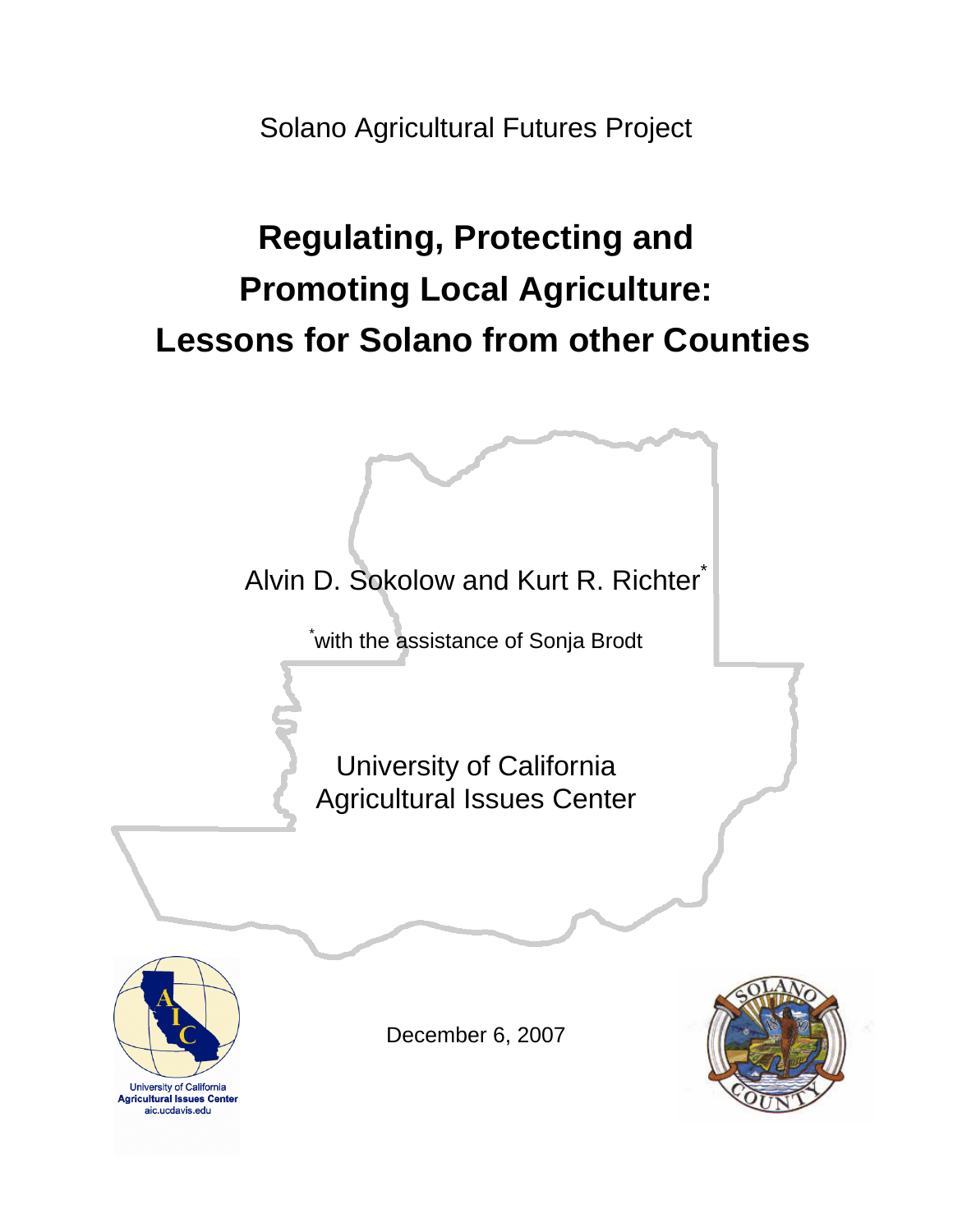# **Table of Contents**

| A QUICK SUMMARY: POSSIBLE LESSONS FOR SOLANO COUNTY  3 |  |
|--------------------------------------------------------|--|
|                                                        |  |
|                                                        |  |
| AGRICULTURAL ZONING AND RESIDENTIAL DEVELOPMENT 18     |  |
|                                                        |  |

# **List of Tables**

| Agricultural Processing Facilities as Allowable Uses in Agricultural Zones 6 |  |
|------------------------------------------------------------------------------|--|
| Bed and Breakfast and Farm Stays as Allowable Uses in Agricultural Zones  7  |  |
| Wineries and Tasting Rooms as Allowable Uses in Agricultural Zones  8        |  |
| Steps in the Review Process for Agricultural Use Permits in Solano County 13 |  |
| Specialization on Agricultural Matters Among County Government Staff 16      |  |
|                                                                              |  |
|                                                                              |  |
|                                                                              |  |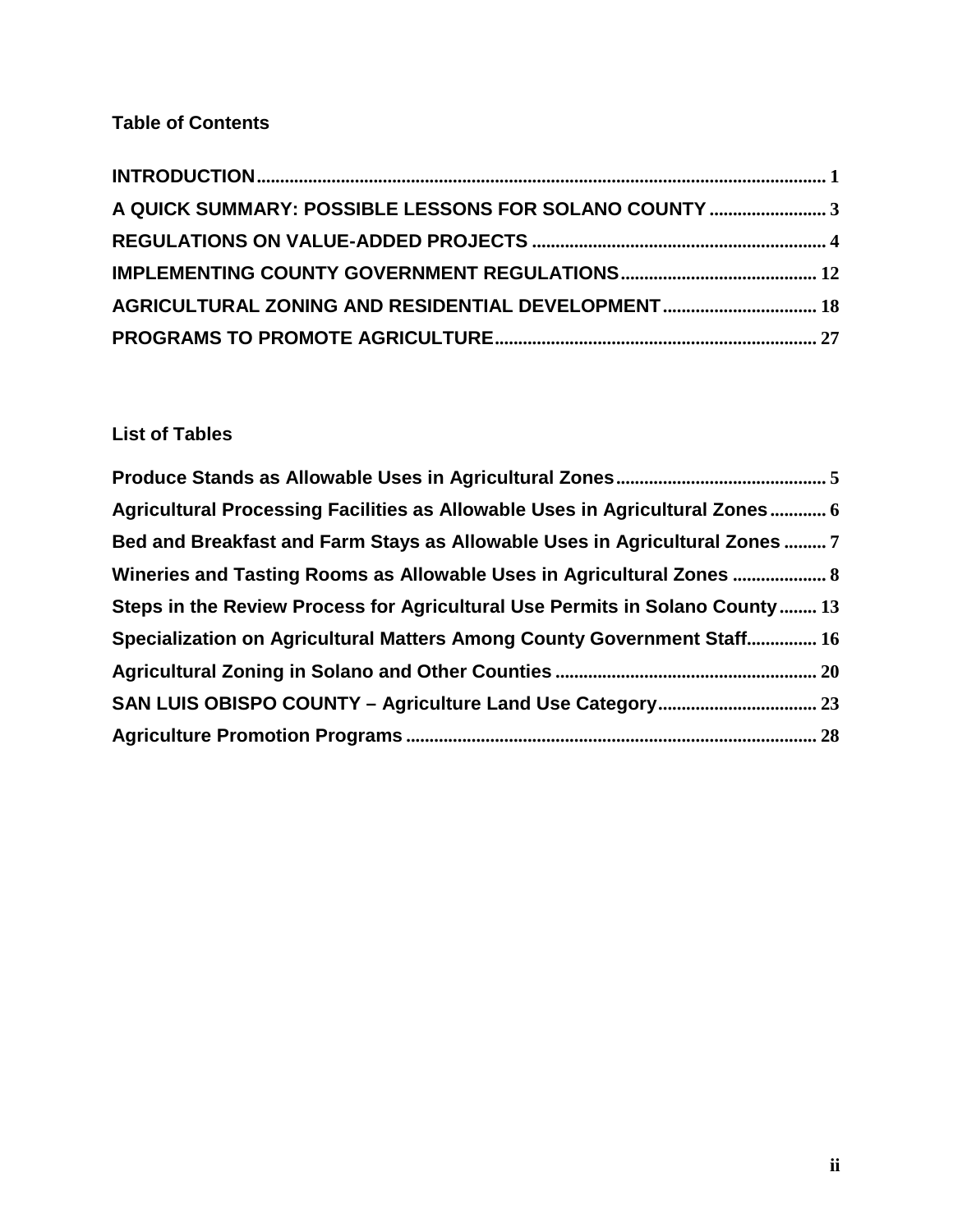#### **REGULATING, PROTECTING AND PROMOTING LOCAL AGRICULTURE: LESSONS FOR SOLANO FROM OTHER COUNTIES**

## <span id="page-2-0"></span>**1. INTRODUCTION**

As a product of the *Solano Agricultural Futures* project, this report compares Solano and seven other northern California county governments in their policies and programs that apply to agriculture.

The intent is to draw from this comparison lessons that may be useful to Solano County. How can county government policies and programs contribute to a healthy economic environment for local farmers and ranchers and the overall agricultural sector? The issue in particular concerns county regulation of valueadded projects in agriculture, restricting rural residential development on farmland through agricultural zoning and other land use measures, and county government efforts to help growers market their products.

County government controls only a slice of the spectrum of conditions that influence the economy of local agriculture. The major reason is that farming and ranching operate in global, national, and regional settings, considering markets and prices, production costs, and natural resources. It is true that agriculture is a heavily regulated industry, but mostly because of state and federal laws and agencies that deal with environmental, health, employment and other conditions. Farmers and ranchers themselves also have some control over their economic status, in the decisions they make about what to grow and how to grow it.

Yet, at particular times and for certain producers, county government policies and programs have significant impacts on local agriculture. Certainly, at a community level, these policies can be more easily changed than global and national forces. They are the result of actions taken by local actors—elected and

At the request of Solano County government, the University of California is conducting the Solano Agricultural Futures project, an 18-month comprehensive examination of the county's farm and ranch sector. Our focus is on the problems and future prospects of the economic base of local agriculture, with particular attention to the production and marketing of specific commodities. Two UC programs are involved in the project—the Agricultural Issues Center at UC Davis and the Cooperative Extension office in Solano County.

The project began in April, 2006, and has four major phases:

- Farmer and Rancher Perceptions and Projections—as captured in focus group interviews and individual questionnaires.
- The Economic Roots of Solano County Agriculture—covering production patterns, commodity markets, land ownership and leasing arrangements, agricultural land markets, operator and farm family characteristics, and the sources of agricultural income.
- Lessons from Other Areas—a comparison of agricultural patterns and county programs in a half dozen other California counties.
- Final Report and Recommendations economic options for Solano County agriculture focused on commodity markets, the services provided by agricultural land, and the role of county government.

appointed officials who are responsible and subject to community preferences.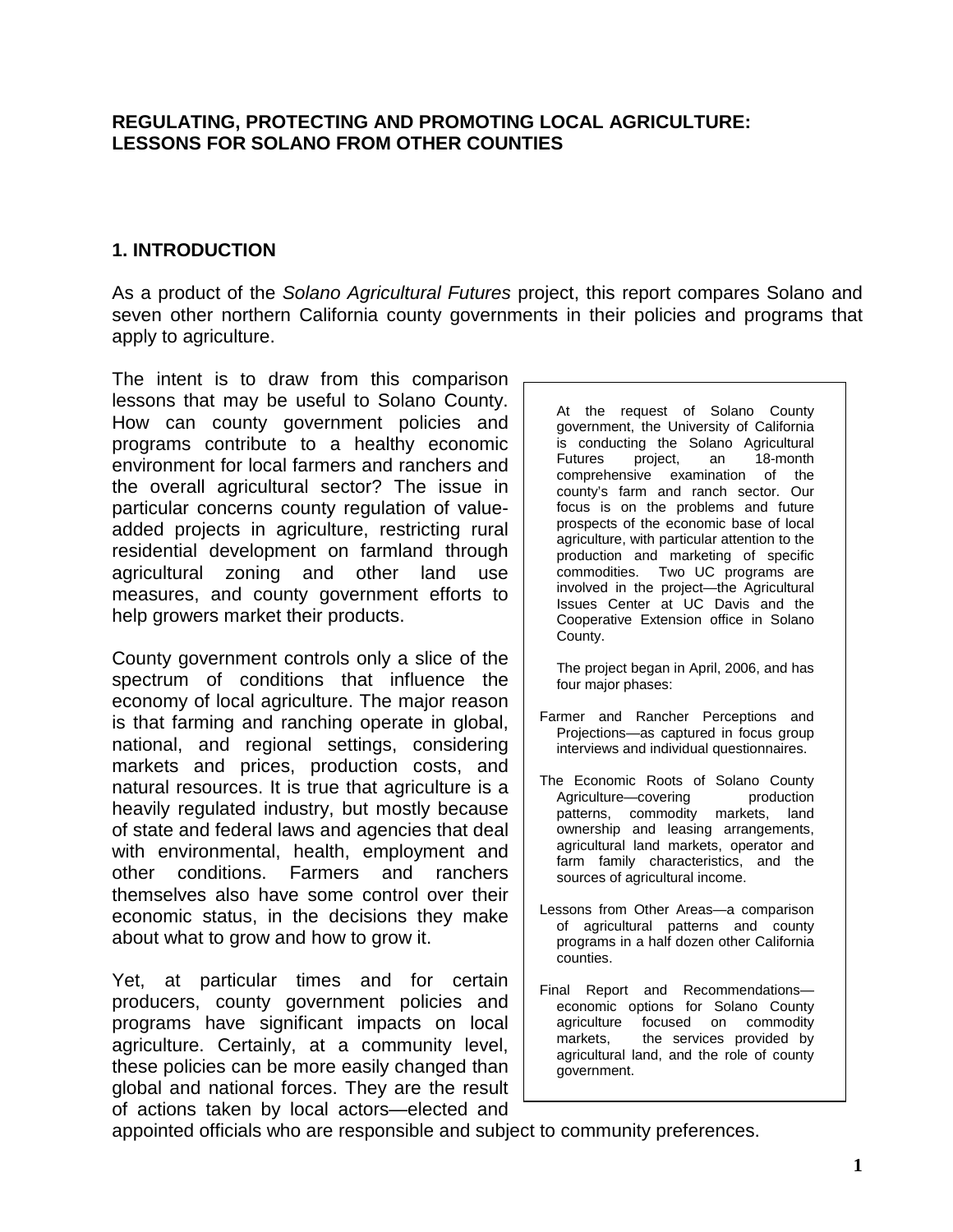Farmers and ranchers themselves place a great deal of emphasis on how county government actions can help or hinder their operations and thus their economic well-being. In an earlier phase of this project, a sample of producers in Solano County completed a questionnaire about their agricultural operations. The 78 who responded to the question, "**…***how severe are the following problems as obstacles to your agricultural operation…?"* ranked state/federal and county regulations as the fourth and fifth most serious obstacles (after low product prices, high input costs, and land costs) among 11 problems listed. Regulatory problems also were frequently cited by the farmers and ranchers who took part in the nine focus group sessions we conducted in 2006.

Thus, much of this report deals with differences in the substance and administration of county regulations. We focus mainly on those regulations those that deal with the efforts of growers to enhance the value of their products by adding facilities on their agricultural properties to sell or process commodities or to serve farm visitors. Also examined here are two other areas where county actions can make a difference in the profitability of local farming—agricultural zoning policies and programs that promote a county's agriculture. There are some limitations to this analysis in scope and depth, because of time and resource constraints and the complexities of some aspects of county government. For example, we were not able to compare fee structures for different types of project applications and we did examine in as much detail as possible the internal regulatory processes of Solano and the other counties, including the intricacies of state-mandated health, safety, environmental and other regulations.

Our information comes primarily from phone or in-person interviews conducted with agricultural commissioners, planners and other knowledgeable persons in the eight counties (at least two interviews per county), ordinances and other county government documents in print or website form, and program descriptions.

Besides Solano, the other counties in this comparison are Contra Costa, El Dorado, Marin, San Joaquin, San Luis Obispo, Sonoma and Yolo—a mix of Bay Area, Sacramento Valley, Sierra and Central Coast counties. Solano is the middle of the pack as to the size of its agricultural sector when measured by market value of commodities (\$200 million in 2006) —bigger than Contra Costa, El Dorado and Marin; smaller than San Joaquin, San Luis Obispo, Sonoma and Yolo.

Like most of the other counties, the annual market value of Solano County agriculture declined in recent decades—38 percent in inflation-adjusted terms in 1980-2006. Only in Sonoma and San Luis Obispo did market value increase during this period.

And as common in the other counties, the relative importance of different agricultural commodities grown in Solano has shifted in recent decades. For the sample counties as a whole, the commodities that increased in market value and production in 1980-2006 were wine grapes, almonds, walnuts, nursery products, and vegetables. On the other hand, the value and production of field crops, livestock, tree fruit, and sugar beets (no longer grown in northern California) all declined during the same time period.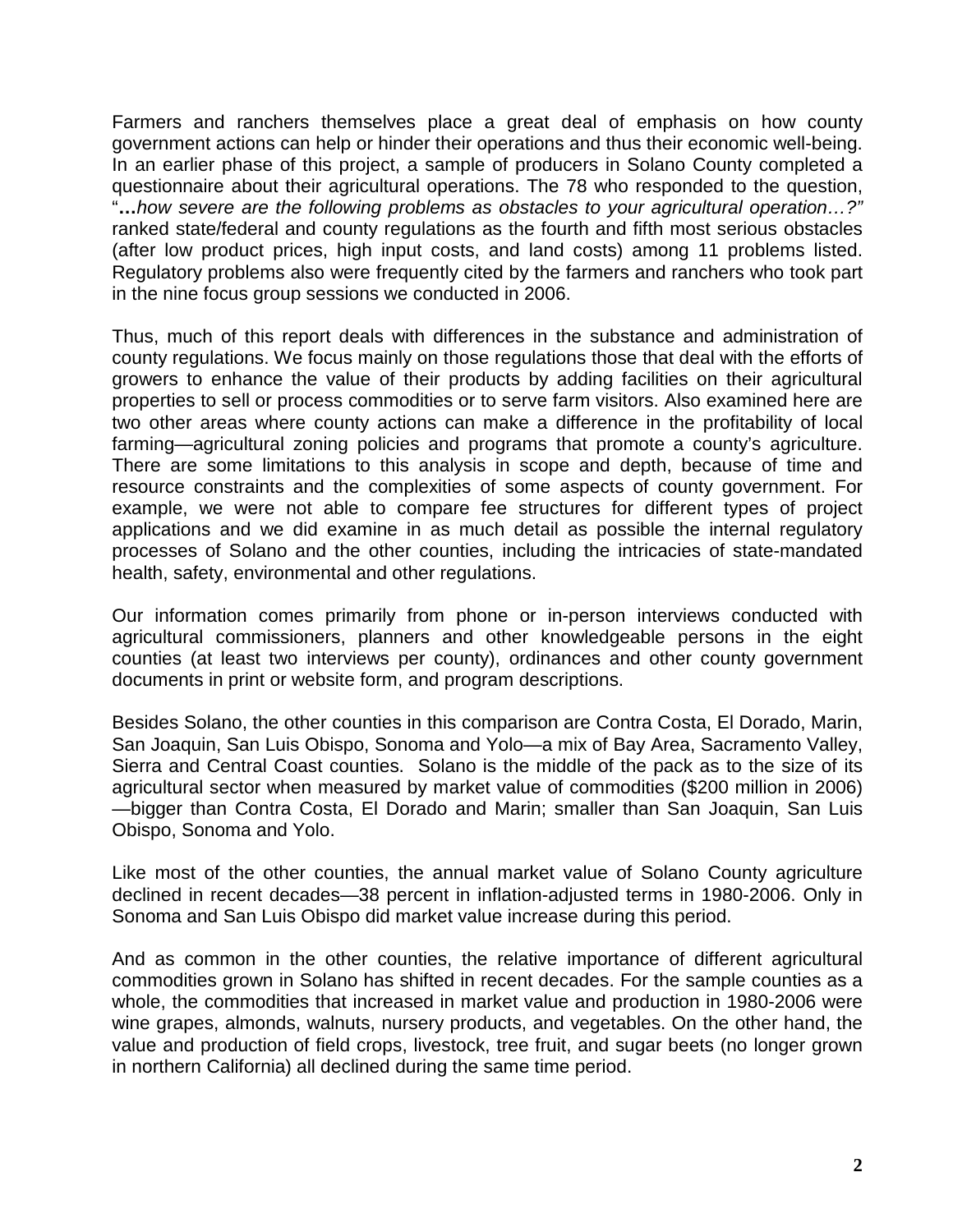## **2. A QUICK SUMMARY: POSSIBLE LESSONS FOR SOLANO COUNTY**

Among the regulatory, zoning, and promotion policies and practices in the other seven counties, what arrangements merit further examination by Solano County? Here is a short list of possible lessons that summarizes the key findings of the following pages:

<span id="page-4-0"></span>1. More liberal regulations for produce stands, processing facilities and wineries, regarding the source of commodities to be sold or processed (Contra Costa, Marin, San Luis Obispo, Sonoma).

2. Intermediate levels of regulatory review, between allowing projects by right and requiring a full-fledged conditional use permit, such as site reviews (San Joaquin, San Luis Obispo).

3. Allowing farm stands to sell a larger volume of value-added products and some non-ag products (Contra Costa).

4. Allowing more special events at wineries and other agriculture-related facilities (El Dorado, San Luis Obispo).

5. Adding agriculture-related expertise to county government staffs for such purposes as the review of land use proposals and regulatory assistance to producers (San Luis Obispo, Marin).

6. Written guidebooks that explain the regulatory process for producers and other applicants for projects on agricultural parcels (Marin).

7. Geographical distinctions in agricultural zoning designations that focus on the most productive agricultural regions (Contra Costa and Marin).

8. Discretionary review of lot split proposals and other changes on agriculturallyzoned parcels that go beyond minimum parcel size standards to examine impacts on agricultural resources (San Luis Obispo).

9, Requiring purchasers of agriculturally-zoned parcels, who are not farmers and intend to construct new residences, to demonstrate through a management plan that their parcels will continue to be used for commodity production (Marin).

10. County government financing and support of agricultural promotion programs (Contra Costa, Marin, San Joaquin, Yolo).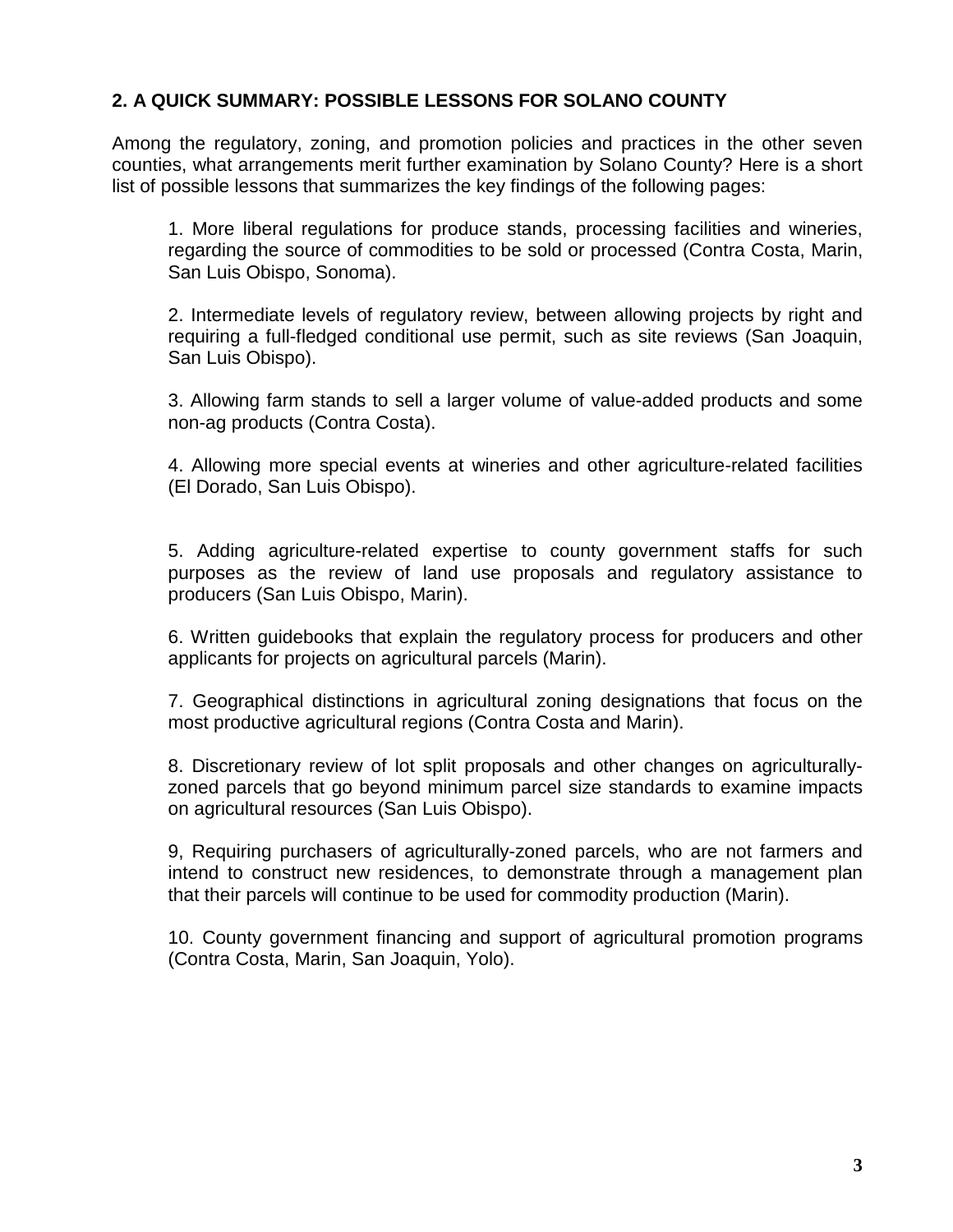# <span id="page-5-0"></span>**3. REGULATIONS ON VALUE-ADDED PROJECTS**

Nobody likes government regulations when applied to restrict the use of their property. Certainly farmers and ranchers are foremost in their distaste of such restrictions, especially when they seek to increase income by adding facilities on their land that go beyond the direct growing of crops and animals. In our focus group sessions with farmers in Solano County, many identified county regulations as a major problem for local agriculture. They highlighted what they perceived to be the inflexibility of regulations, expensive fees, confusing paperwork, lengthy reviews, and the confusing of dealing with multiple county government departments. Expressed overall was a sense of an unfair burden placed on agricultural producers seeking to add value to their commodities.

One must weigh these grievances against the public purposes inherent in the regulations. They are intended to carry out the protection of health, safety, orderly development, and other community goals, all legitimate and reinforced over time by federal, state and local legislation and court interpretations. Most of the agriculture-related regulations administered by California county governments, in fact, do not have local origins but are the products of federal and state legislation.

#### **Four Areas of Comparison**

Tables 1 through 4 compare the eight counties in four common areas of county regulation of agriculture-related enterprises. They are proposals for produce stands, agricultural processing facilities, farm bed and breakfast operations, and wineries and associated tasting rooms. The comparisons are for allowable land uses in agricultural zones—a regulatory area where county governments have considerable control. Not covered by these comparisons are the types of activities where the counties have little if any discretion, regulations they implement for state and federal governments or follow universal codes, mainly dealing with health, sanitation, safety, water, building, and parking matters.

Most counties have multiple agricultural zones, so the tables specify which zones are covered by particular regulations. A major distinction is between uses that are allowed "by right" and those that require more formal review and approval through conditional use permits (CUPs) or lesser actions (Local governments use such permits to approve specific uses not otherwise allowed in particular zones, as long as certain conditions are

met.) This distinction often is between what can be quickly reviewed by county staff employees (usually in the planning or community development department) conferring with applicants at the office counter and what requires more deliberate action including public hearings and approval by planning commissions or boards of supervisors. In addition, some counties do not allow at all certain specific uses, either in particular zones or across the board.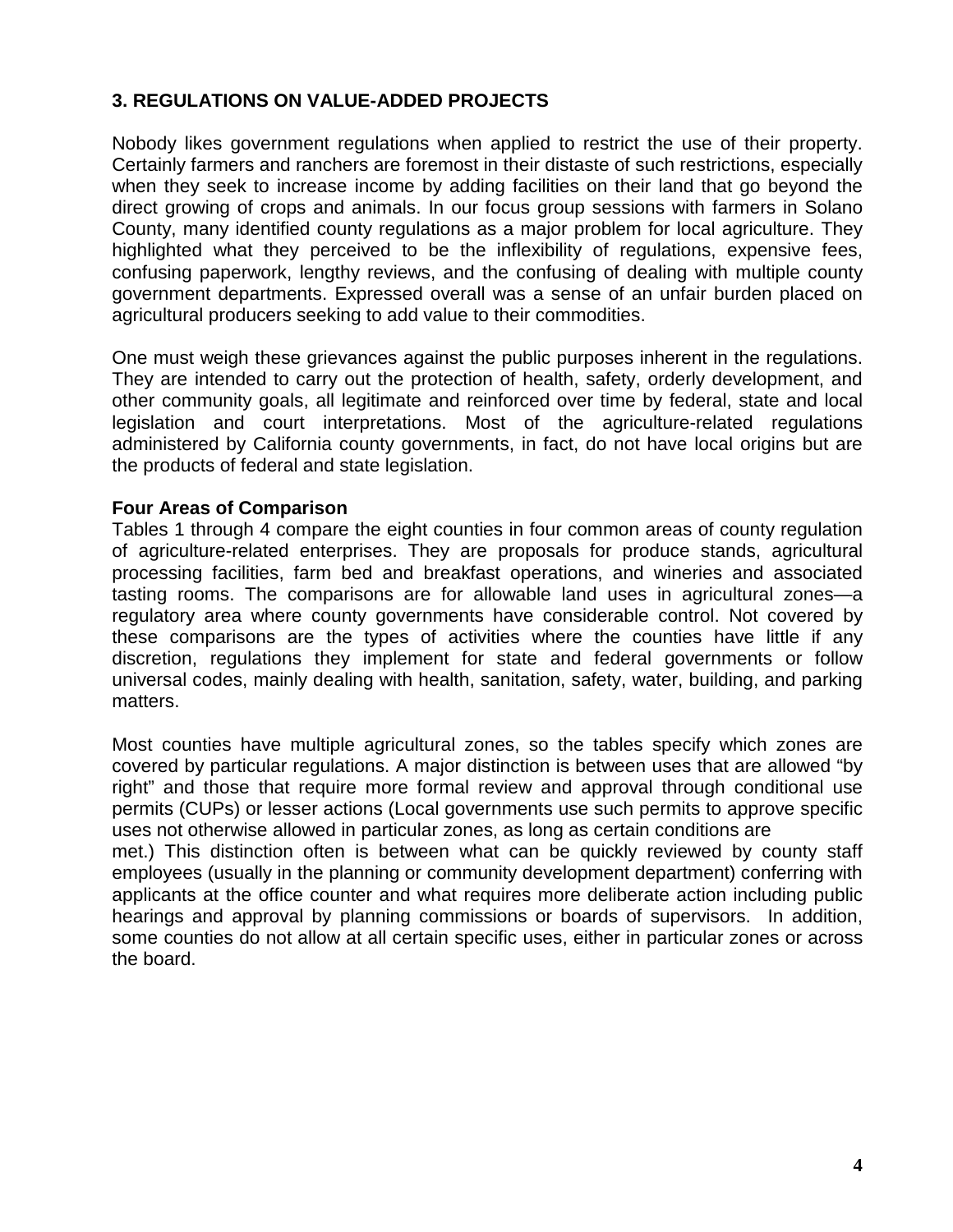|                                                    |                                                                                                                                                                                | Produce Stands as Allowable Uses in Agricultural Zones*                                                                                                                                                                                                                    |                                                                                                                                                                                                                                                                                                                  |                                                                                                                                        |
|----------------------------------------------------|--------------------------------------------------------------------------------------------------------------------------------------------------------------------------------|----------------------------------------------------------------------------------------------------------------------------------------------------------------------------------------------------------------------------------------------------------------------------|------------------------------------------------------------------------------------------------------------------------------------------------------------------------------------------------------------------------------------------------------------------------------------------------------------------|----------------------------------------------------------------------------------------------------------------------------------------|
| <b>County</b>                                      | <b>SOLANO</b>                                                                                                                                                                  | <b>CONTRA COSTA</b>                                                                                                                                                                                                                                                        | <b>EL DORADO</b>                                                                                                                                                                                                                                                                                                 | <b>MARIN</b>                                                                                                                           |
| Applicable<br>Zones                                | Exclusive Ag zone                                                                                                                                                              | All Ag zones                                                                                                                                                                                                                                                               | Varies (Defined by<br>Ranch Marketing<br>Ordinance)                                                                                                                                                                                                                                                              | Ag and<br>Conservation<br><b>District</b>                                                                                              |
| <b>Allowed</b><br><b>By Right</b>                  | All produce grown<br>on-site or mix of<br>on-and off-site. At<br>least 80 ft from road<br>centerline. Very<br>incidental retail<br>sales if clearly<br>ancillary to<br>produce | Raw produce from any<br>"local" producer, up to<br>1500 sq ft.<br>Raw produce plus value-<br>added products up to 40%<br>of sales area and non-ag<br>products up to 10% of<br>sales area. Up to 1500 sq<br>ft. - zoning permit<br>(administrative approval at<br>counter). | Parcel of at least 10<br>acres, minimum 5 in<br>permanent crops or<br>10 in annual crops in<br>most ag zones. Retail<br>sale of gifts, pre-<br>packaged goods,<br>bakery items, etc.<br>concurrent with<br>primary sale of ag<br>products grown on<br>site. Up to 500 sq ft;<br>500-1,000 with site<br>approval. | All produce<br>grown on site<br>or on other ag<br>properties in<br>county owned<br>by same<br>owner; sales<br>area under<br>500 sq ft. |
| <b>Allowed</b><br><b>With Use</b><br><b>Permit</b> | Located less than<br>80 feet from road<br>centerline.<br>Incidental retail<br>sales, incidental<br>food service,<br>baking.                                                    | Farm market. Any amount<br>of value-added products,<br>up to 20% of sales area<br>for non-ag or non-local ag<br>products. Up to 3500 sq ft.                                                                                                                                | AP (Williamson Act)<br>zone for all activities.<br>Other zones--sale of<br>ag products grown<br>off-site; smaller ag<br>parcels, larger sales<br>area.                                                                                                                                                           | Any produce<br>not grown by<br>owner or if<br>sales area<br>exceeds 500<br>sq ft.                                                      |
| <b>Not</b><br><b>Allowed</b>                       | Where all produce<br>is grown off-site.<br>Limited Ag zone.                                                                                                                    |                                                                                                                                                                                                                                                                            |                                                                                                                                                                                                                                                                                                                  |                                                                                                                                        |
| <b>County</b>                                      | <b>SAN JOAQUIN</b>                                                                                                                                                             | <b>SAN LUIS OBISPO</b>                                                                                                                                                                                                                                                     | <b>SONOMA</b>                                                                                                                                                                                                                                                                                                    | <b>YOLO</b>                                                                                                                            |
| Applicable<br>zones                                | All ag zones                                                                                                                                                                   | Ag Land Use Category                                                                                                                                                                                                                                                       | Most ag zones                                                                                                                                                                                                                                                                                                    | AP Zone                                                                                                                                |
| <b>Allowed</b><br><b>By Right</b>                  | Stands of 700 sq ft<br>or less selling<br>produce, flowers,<br>eggs grown in<br>county.                                                                                        | At least 50% of produce<br>sold grown on-site,<br>adjacent parcels, or other<br>land owned or leased by<br>owner. Sale of non-ag<br>products limited to ag-<br>related items, not to<br>exceed 10% of all items<br>for sale. Site plan review.                             | Incidental and<br>temporary or<br>seasonal sales, no<br>more than one<br>employee. Retail<br>nurseries involving<br>crops grown<br>elsewhere (LEA, DA,<br>LIA zones).                                                                                                                                            | All produce<br>grown on<br>property.                                                                                                   |
| <b>Allowed</b><br><b>With Use</b><br><b>Permit</b> | Site permit for small<br>agricultural stores.<br>Use permit for<br>agricultural stores<br>larger than 1500 sq<br>ft.                                                           |                                                                                                                                                                                                                                                                            | Retail sales, more<br>than one employee.<br>Retail nurseries<br>involving crops grown<br>elsewhere (RRD,<br>RRDWA, AR zones).                                                                                                                                                                                    | "Yolo Store"<br>or growers'<br>cooperative,<br>grown in<br>county-minor<br>use permit.                                                 |
| <b>Not</b><br><b>Allowed</b>                       |                                                                                                                                                                                |                                                                                                                                                                                                                                                                            |                                                                                                                                                                                                                                                                                                                  |                                                                                                                                        |

# <span id="page-6-0"></span>**Table 1 Produce Stands as Allowable Uses in Agricultural Zones\***

\*Other regulations--building, health, public works, etc. are not covered here.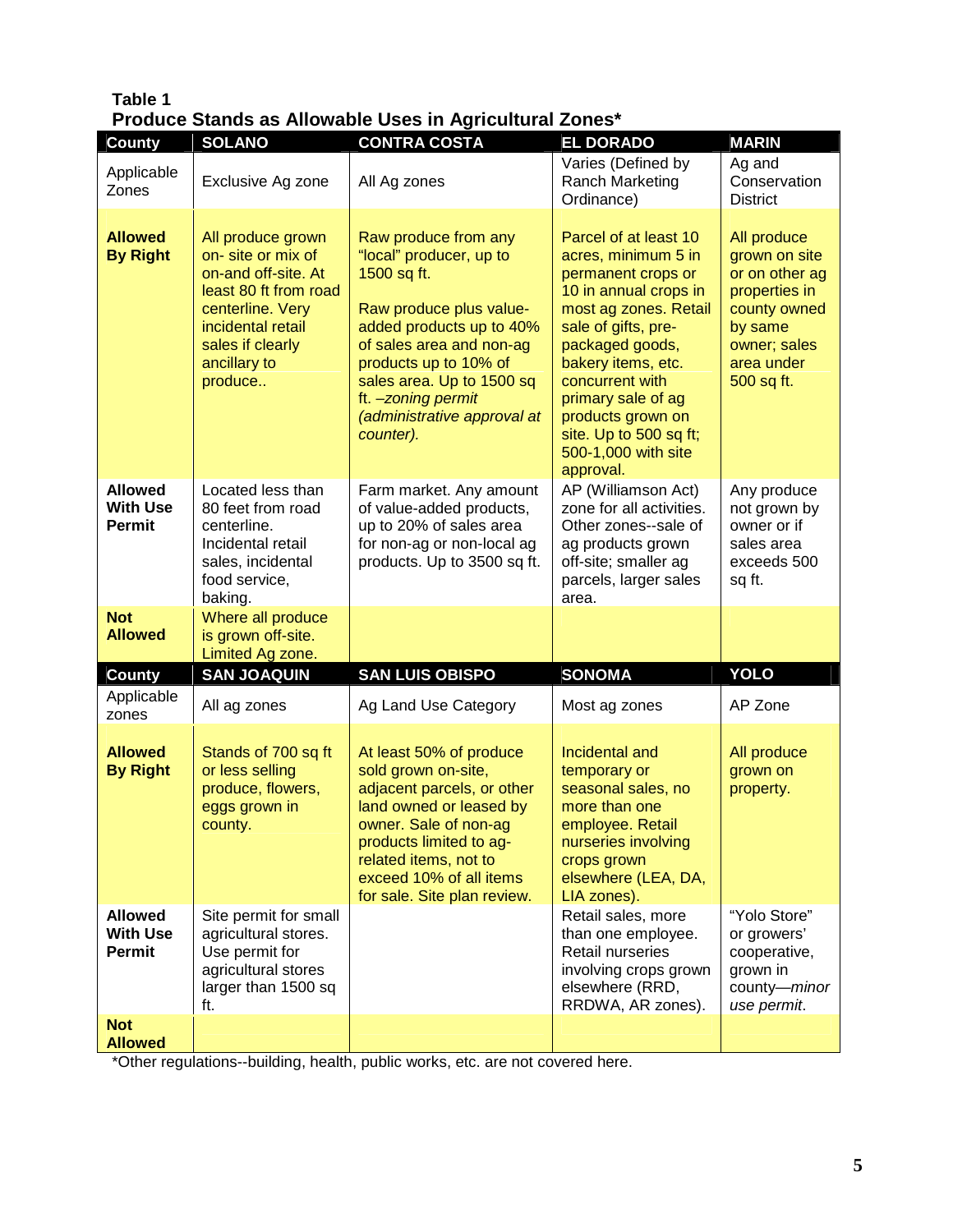## <span id="page-7-0"></span>**Table 2 Agricultural Processing Facilities as Allowable Uses in Agricultural Zones\***

| <b>County</b>                                      | <b>SOLANO</b>                                                                                                                              | <b>CONTRA COSTA</b>                                                                                           | <b>EL DORADO</b>                                                                                                                                                                                                                                                                                                                                                        | <b>MARIN</b>                                                                                                                      |
|----------------------------------------------------|--------------------------------------------------------------------------------------------------------------------------------------------|---------------------------------------------------------------------------------------------------------------|-------------------------------------------------------------------------------------------------------------------------------------------------------------------------------------------------------------------------------------------------------------------------------------------------------------------------------------------------------------------------|-----------------------------------------------------------------------------------------------------------------------------------|
| <b>Applicable</b><br><b>Zones</b>                  | Exclusive Ag zone                                                                                                                          | All Ag zones                                                                                                  | Varies                                                                                                                                                                                                                                                                                                                                                                  | Ag and<br>Conservation<br><b>District</b>                                                                                         |
| <b>Allowed</b><br><b>By Right</b>                  | Processing of<br>products grown on-<br>site, no retail sales.                                                                              | Sheds, warehouses,<br>granaries, drying,<br>hullers, packing, cold<br>storage on parcels at<br>least 10 acres | Packing and processing of<br>ag products grown on site<br>(most ag zones). Packing<br>and processing that<br>includes off-site in<br>conjunction with on site<br>products (AE and AP).                                                                                                                                                                                  | Processing of<br>produce<br>grown on site<br>or by same<br>owner<br>elsewhere in<br>county,<br>structure<br>under 5,000<br>sq ft. |
| <b>Allowed</b><br><b>With Use</b><br><b>Permit</b> | Processing of<br>products grown off-<br>site, no retail sales.                                                                             | Value added<br>processing including<br>canneries. No size<br>restriction                                      | Packing and processing<br>of ag products grown off<br>site. Accessory structures<br>on parcels under 20<br>acres.                                                                                                                                                                                                                                                       | Produce<br>grown<br>elsewhere,<br>structure over<br>5,000 sq ft.                                                                  |
| <b>Not</b><br><b>Allowed</b>                       | <b>Limited Ag zone</b>                                                                                                                     |                                                                                                               |                                                                                                                                                                                                                                                                                                                                                                         |                                                                                                                                   |
| <b>County</b>                                      | <b>SAN JOAQUIN</b>                                                                                                                         | <b>SAN LUIS OBISPO</b>                                                                                        | <b>SONOMA</b>                                                                                                                                                                                                                                                                                                                                                           | <b>YOLO</b>                                                                                                                       |
| <b>Applicable</b><br><b>Zones</b>                  | Varies                                                                                                                                     | Ag Land Use<br>Category                                                                                       | Varies                                                                                                                                                                                                                                                                                                                                                                  | Varies                                                                                                                            |
| <b>Allowed</b><br><b>By Right</b>                  |                                                                                                                                            |                                                                                                               | Ag support services with<br>no more than one<br>employee, less than $\frac{1}{2}$<br>acre. Incidental cleaning,<br>grading, packing, sizing.<br>On site processing of<br>forest products (RRDWA).                                                                                                                                                                       | Storage and<br>processing<br>(Ag Industry).<br>Preparation of<br>on-site<br>products (AP).                                        |
| <b>Allowed</b><br><b>With Use</b><br>Permit        | Site approval for<br>preparation services<br>(AG, ARM).<br>Use permit for Food<br>manufacturing (AG,<br>ARM), Preparation<br>services (AL) | Minor use permit for<br>packing, processing<br>and fertilizer plants.                                         | Preparation of products<br>not grown on site,<br>processing of on-site or<br>local ag products, storage<br>of ag products grown or<br>processed on site, bottling<br>or canning of on site<br>products.<br>Confined animal raising,<br>feeding, breeding;<br>slaughterhouses and<br>rendering plants which<br>service ag in immediate<br>area, lumber mills<br>(RRDWA). | Relatively<br>intense<br>activities,<br>including olive<br>press or<br>winery (AP).                                               |
| <b>Not</b><br><b>Allowed</b>                       | AU zone                                                                                                                                    |                                                                                                               | AR, LIA, LEA, DA, AR<br>zones                                                                                                                                                                                                                                                                                                                                           |                                                                                                                                   |

\*Other regulations--building, health, public works, etc. are not covered here.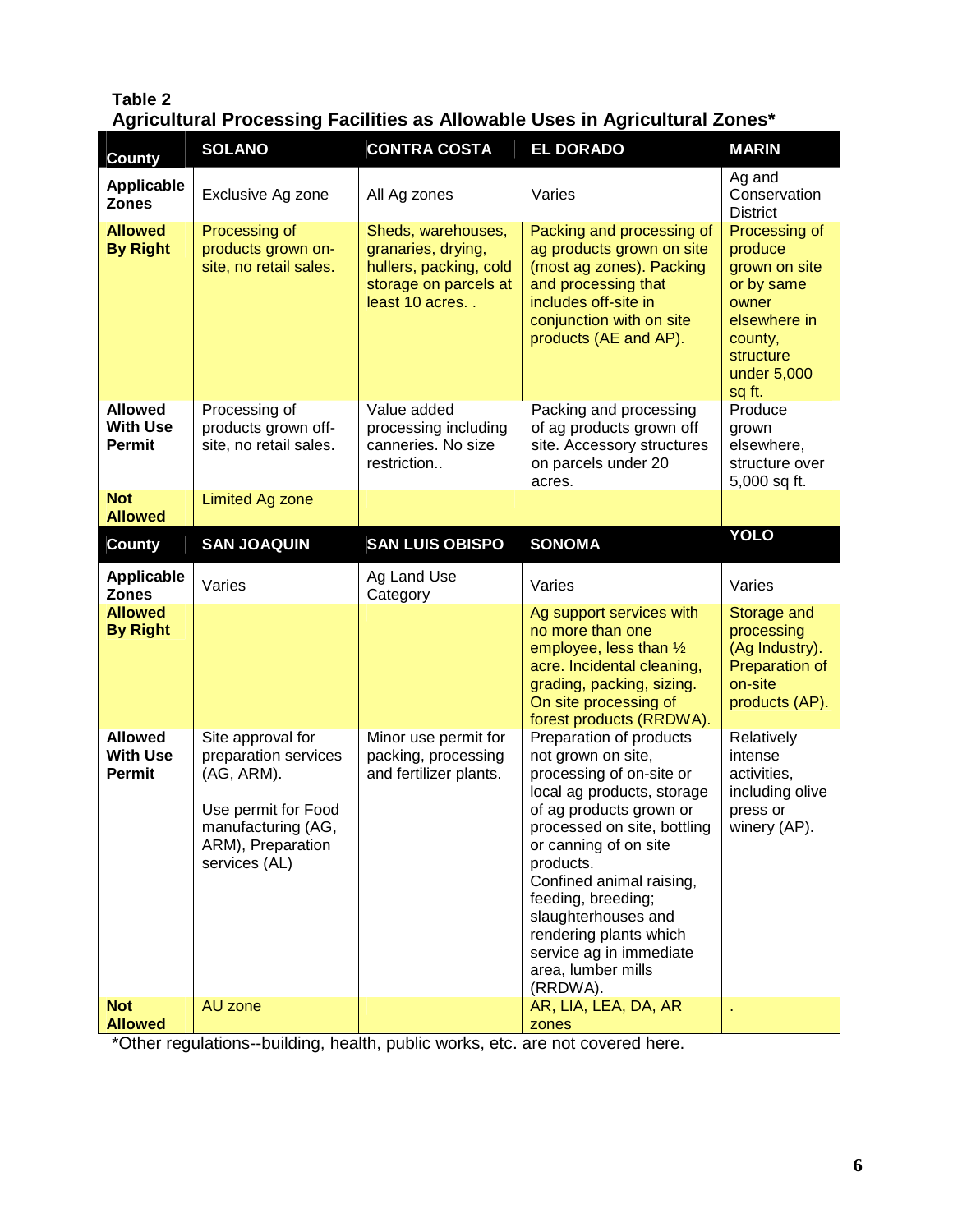# <span id="page-8-0"></span>**Table 3. Bed and Breakfast and Farm Stays as Allowable Uses in Agricultural Zones\***

| <b>County</b>                            | <b>SOLANO</b>                                                                                            | <b>CONTRA COSTA</b>                         | <b>EL DORADO</b>                                                                                                                                                           | <b>MARIN</b>                            |
|------------------------------------------|----------------------------------------------------------------------------------------------------------|---------------------------------------------|----------------------------------------------------------------------------------------------------------------------------------------------------------------------------|-----------------------------------------|
| <b>Applicable</b><br><b>Zones</b>        | All Ag zones                                                                                             | All Ag zones                                | Varies                                                                                                                                                                     | Ag &<br>Conservation<br><b>District</b> |
| <b>Allowed By</b><br><b>Right</b>        | Farm Stays, 6 or<br>fewer rooms and 10<br>or fewer people, in<br>existing farm house<br>with on-site ag. |                                             | Ag homestays on<br>parcels of 10 acres<br>or larger-most ag<br>zones. Smaller<br>parcels, with<br>minimum of 5 acres<br>in permanent crop,<br>require site plan<br>review. | 3 or fewer rooms                        |
| <b>Allowed With</b><br><b>Use Permit</b> |                                                                                                          |                                             | Bed and breakfast<br>in all ag zones.                                                                                                                                      | Up to 5 rooms                           |
| <b>Not Allowed</b>                       | <b>Bed and Breakfast</b><br>and farm stays with<br>more than 6 rooms<br>and more than 10<br>people.      | <b>Bed and Breakfast</b><br>and farm stays. |                                                                                                                                                                            |                                         |
| <b>County</b>                            | <b>SAN JOAQUIN</b>                                                                                       | <b>SAN LUIS</b><br><b>OBISPO</b>            | <b>SONOMA</b>                                                                                                                                                              | <b>YOLO</b>                             |
| <b>Applicable</b><br><b>Zones</b>        | Varies                                                                                                   | Ag Land Use<br>Category                     | Varies                                                                                                                                                                     | AP                                      |
| <b>Allowed By</b><br><b>Right</b>        |                                                                                                          | 3 or fewer units.                           | 1 room. Food<br>service limited to<br>breakfast for<br>guests.                                                                                                             |                                         |
| <b>Allowed With</b><br><b>Use Permit</b> | Site approval (AG,<br>AL, AU)                                                                            | 4-8 units-- Minor<br>use permit.            | Up to 5 rooms.<br>Food service limited<br>to breakfast.                                                                                                                    | Minor use permit.                       |
| <b>Not Allowed</b>                       | <b>ARM</b> zone                                                                                          |                                             | LIA, RRDWA zones                                                                                                                                                           |                                         |

\*Other regulations--building, health, public works, etc. are not covered here.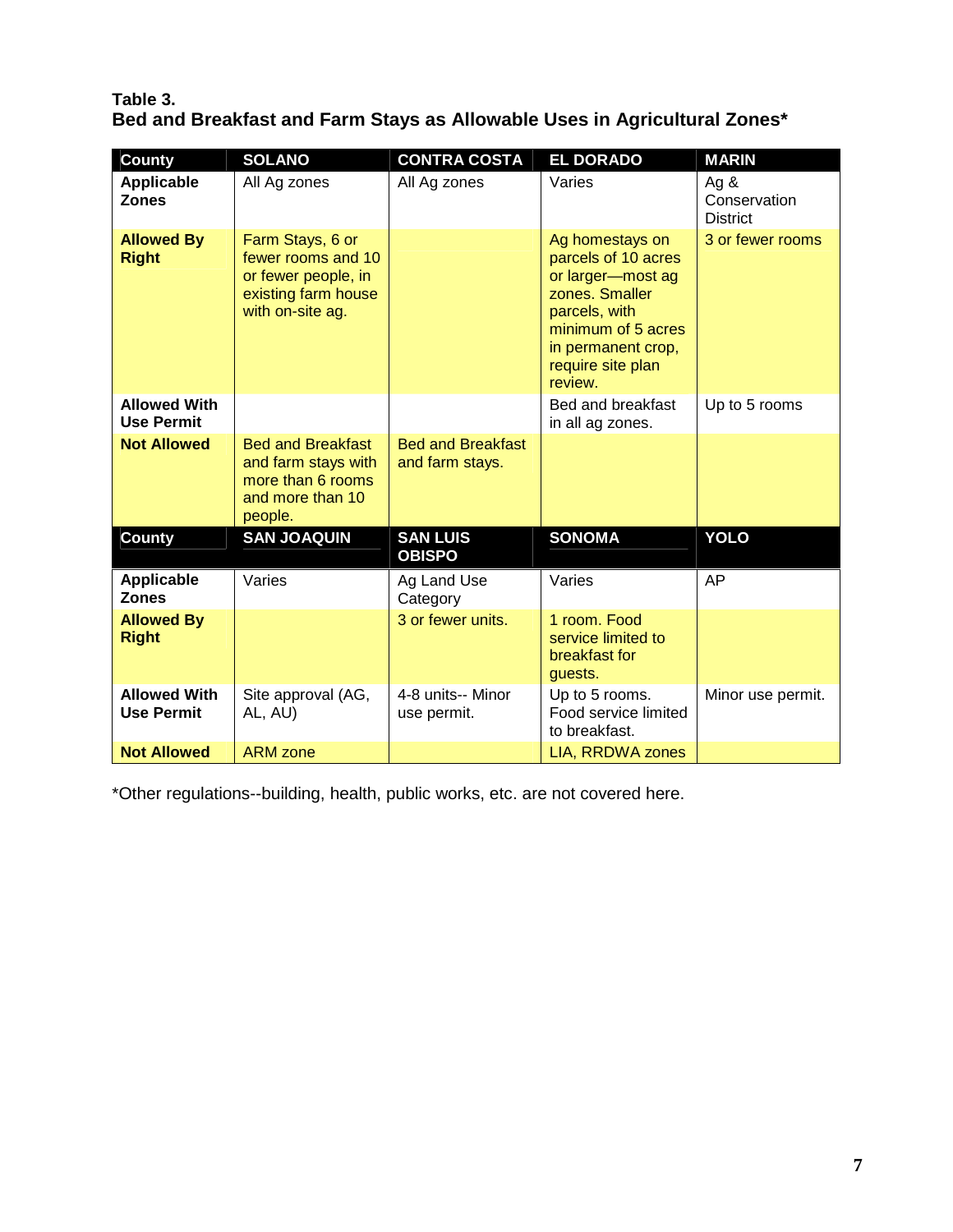## **Table 4 Wineries and Tasting Rooms as Allowable Uses in Agricultural Zones**

<span id="page-9-0"></span>

| <b>County</b>                                      | <b>SOLANO</b>                                                                                                                      | <b>CONTRA COSTA</b>                                    | <b>EL DORADO</b>                                                                                                                                                   | <b>MARIN</b>                                                                                                                                                                                                   |
|----------------------------------------------------|------------------------------------------------------------------------------------------------------------------------------------|--------------------------------------------------------|--------------------------------------------------------------------------------------------------------------------------------------------------------------------|----------------------------------------------------------------------------------------------------------------------------------------------------------------------------------------------------------------|
| <b>Applicable</b><br><b>Zones</b>                  | Exclusive Ag zone                                                                                                                  | All Ag zones                                           | Varies                                                                                                                                                             | Ag & Conservation<br><b>District</b>                                                                                                                                                                           |
| <b>Allowed</b><br><b>By Right</b>                  | Wineries, including<br>tasting rooms and<br>incidental retail, with<br>all grapes grown on-<br>site.                               | <b>None</b>                                            | Wineries, tasting,<br>retail on parcels of at<br>least 20 acres with<br>minimum 5 acres in<br>planted grapes for<br>commercial<br>operations-most ag<br>zones.     | Wineries and tasting<br>rooms are not covered<br>in the current code, in<br>part because a small<br>vineyard presence<br>(about 100 grape<br>acres). Regulations<br>are scheduled to be<br>revised shortly and |
| <b>Allowed</b><br><b>With Use</b><br><b>Permit</b> | Grapes grown off-<br>site; limited special<br>events.                                                                              | Wineries and tasting<br>rooms.                         | AP zone with above<br>minimums.                                                                                                                                    | wineries may be<br>included as an allowed<br>use.                                                                                                                                                              |
| <b>Not</b><br><b>Allowed</b>                       | <b>Limited Ag zone</b>                                                                                                             |                                                        |                                                                                                                                                                    |                                                                                                                                                                                                                |
| <b>County</b>                                      | <b>SAN JOAQUIN</b>                                                                                                                 | <b>SAN LUIS OBISPO</b>                                 | <b>SONOMA</b>                                                                                                                                                      | <b>YOLO</b>                                                                                                                                                                                                    |
| <b>Applicable</b><br><b>Zones</b>                  | Varies                                                                                                                             | Ag Land Use<br>Category                                | Varies                                                                                                                                                             | A-P and Ag Industry                                                                                                                                                                                            |
| <b>Allowed</b><br><b>By Right</b>                  | <b>Tasting rooms</b><br>where grapes are<br>grown in county and<br>maximum size of<br>30% of production<br>facilities (AG, ARM).   |                                                        | <b>No</b>                                                                                                                                                          | <b>Ag Industry Zone</b>                                                                                                                                                                                        |
| <b>Allowed</b><br><b>With Use</b><br>Permit        | Site approval for<br>wineries under 200<br>tons grape<br>productions (AG,<br>ARM).<br>Use permit for larger<br>wineries (AG, ARM). | Minor use permit for<br>wineries and tasting<br>rooms. | Tasting rooms and<br>promotion for<br>products grown on<br>processed in the<br>county. For products<br>grown only on site or<br>immediate area<br>(RRD and RRDWA). | A-P Zone-major use<br>permit.                                                                                                                                                                                  |
| <b>Not</b><br><b>Allowed</b>                       | AL and AU zones                                                                                                                    |                                                        | AR zone                                                                                                                                                            |                                                                                                                                                                                                                |

\*Other regulations--building, health, public works, etc. are not covered here.

The Solano rules are relatively simple. They are linked in three (produce stands, processing, wineries) of the four regulatory areas to the degree to which the farm commodities sold or processed are produced on the same site as the business. This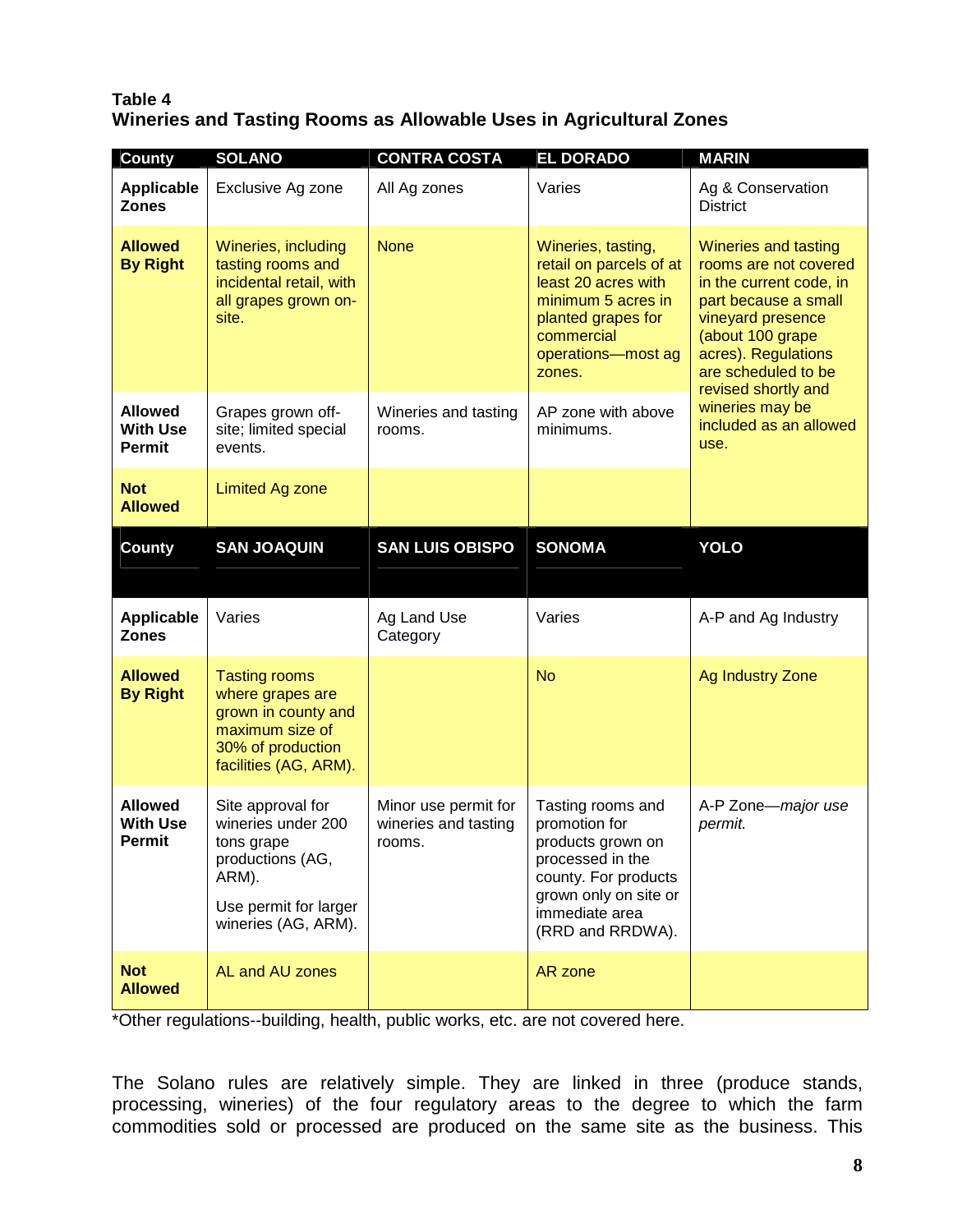recognizes the need to maintain the dominant agricultural use of the parcel, avoiding overcommercialization and justifying the location of the business in an agricultural zone. Other counties make the same distinction, but also add other standards such as facility or parcel size, number of employees, etc.

In some respects, Solano's regulations are relatively liberal, compared to the other counties. For example, Solano allows some significant uses without requiring use permits—wineries using local grapes, farm stays with relatively large numbers of rooms, and produce stands not limited by facility or parcel size.

On the other hand, Solano is relatively more restrictive in other areas—not allowing bed and breakfast operations in agricultural zones (while allowing farm stays which do not include meals), imposing a minimum distance between produce stands and access roads, and tight limitations on retail sales at stands.

Worth noting as possible lessons for Solano County are the following regulatory features in other counties:

- Including in the on-site category, as allowed-by-right uses for produce stands, processing and wineries, commodities that are grown elsewhere by the parcel owner or elsewhere in the county (Contra Costa, Marin, San Luis Obispo, Sonoma).
- Expanding the agricultural processing category to include specific references to packing, storage, drying and other activities (Contra Costa, San Luis Obispo, Sonoma).
- Providing an intermediate level of review between projects allowed by right and those subject to a full fledged Conditional Use Permit that requires final approval by the planning commission or board of supervisors. Two versions of this are "site reviews" (San Joaquin, San Luis Obispo) and "minor" use permits (San Luis Obispo, Yolo) handled by county staff as administrative matters.
- Allowing farm stands to sell a considerable volume of value-added products (increasing under use permits) and some non-ag products (Contra Costa).
- Setting aside a separate agriculture-related industrial zone to accommodate processing and other non cultivation or animal production activities (Yolo).

Some of these policies in other counties are the result of recent ordinance changes. For example, Contra Costa County expanded allowable farm uses in its agricultural core area in early 2007, including what produce stands can sell; San Joaquin reworked its regulations for wineries, stands, and special events; and Yolo adopted its new Agricultural Industrial Zone in 2000. Agricultural regulations in these and other counties are an evolving area of local policy, with ordinance changes brought about by shifts in agricultural conditions and constituent preferences. Interviews noted that the policy changes don't come quickly, but involve deliberations over time. Three years of staff and citizen work went into Contra Costa's ordinance revisions affecting produce stands, stimulated in large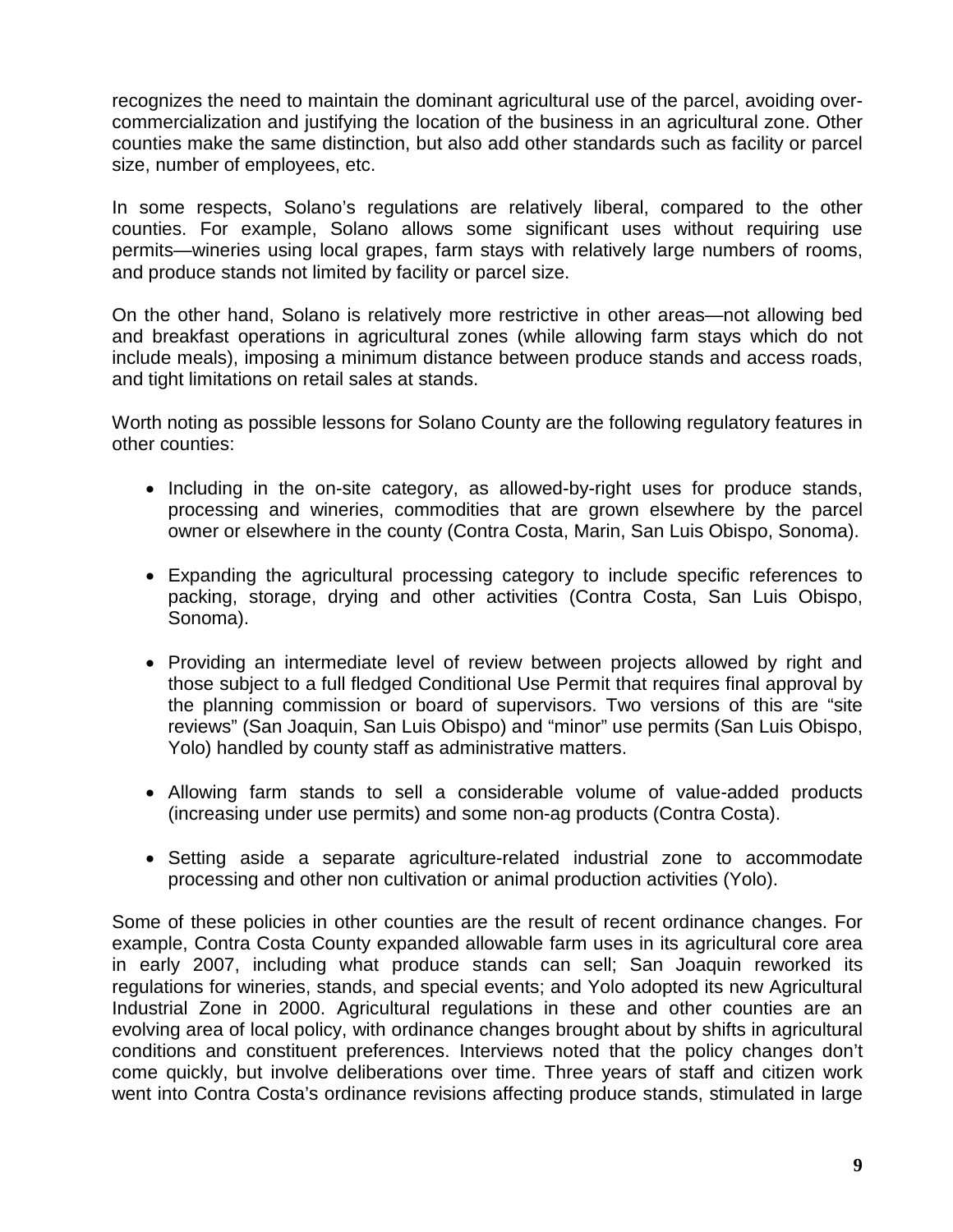part by an increase in the ownership by farm stand operators of scattered, small farm parcels.

#### **Use Permit Activity in Solano**

Few use permits for projects in agricultural zones have been issued by Solano County in recent years. Between 1986 and 2006, a 20-year period, only 12 such permits were approved, according to county records. They were for new wineries or expansions, truck facilities, several processing facilities including for bean sprouts and cheese, and two dairies. (Several applications—mostly new dairy proposals—were withdrawn.) No produce stand permits were issued during this period, although approximately 20 stands are in current operation—all apparently allowed by right—throughout the county, according to county staff.

## **Business Diversification**

While seeking to protect the underlying agricultural character of the farm parcel, the restrictions identified here obviously limit value-added options for producers who want to expand their businesses beyond growing crops and animals. In particular, produce stand operators or applicants seek to diversify the mix and seasonal availability of products sold beyond what they can grow themselves. This means selling produce grown off-site, either from other parcels also owned by the produce stand operator or (in a more liberal interpretation) from any farms elsewhere in the area or county.

## **Diversification**

Diversification is a current issue in Solano County, especially in the Suisan Valley where a group of growers has developed a set of proposals for reforming the regulations applied in that area. The plan calls for the designation of the valley as an enterprise zone with softened regulations. Included in the comprehensive list of reforms are (1) a more liberal definition of produce stand sales allowed by right, (2) minor processing by right, (3) expanded ability to host special events on farms and at wineries, and (4) allowing tasting rooms independent of winery processing facilities.

# **Special Events**

A separate regulatory issue is presented by the possibility of having special events at wineries or farms—such as weddings, receptions, entertainment functions, meetings, and other public gatherings. Solano's rules currently allow "limited" special events, only on smaller agricultural parcels zoned A-20, with conditional use permits. Three other counties have more liberal regulations:

- El Dorado allows by right 6-12 events per year (depending on parcel size) with up to 125 persons per event. With a use permit, music festivals, concerns, carnivals and other major events can be held in agricultural zones.
- San Joaquin permits outdoor or indoor events in all agricultural zones with an improvement plan.
- San Luis Obispo allows six or less events per year with up to 80 persons with a minor use permit. Under a conditional use permit, the limit expands to 40 days per year with a larger number of participants per event. Outdoor amplified sound is limited.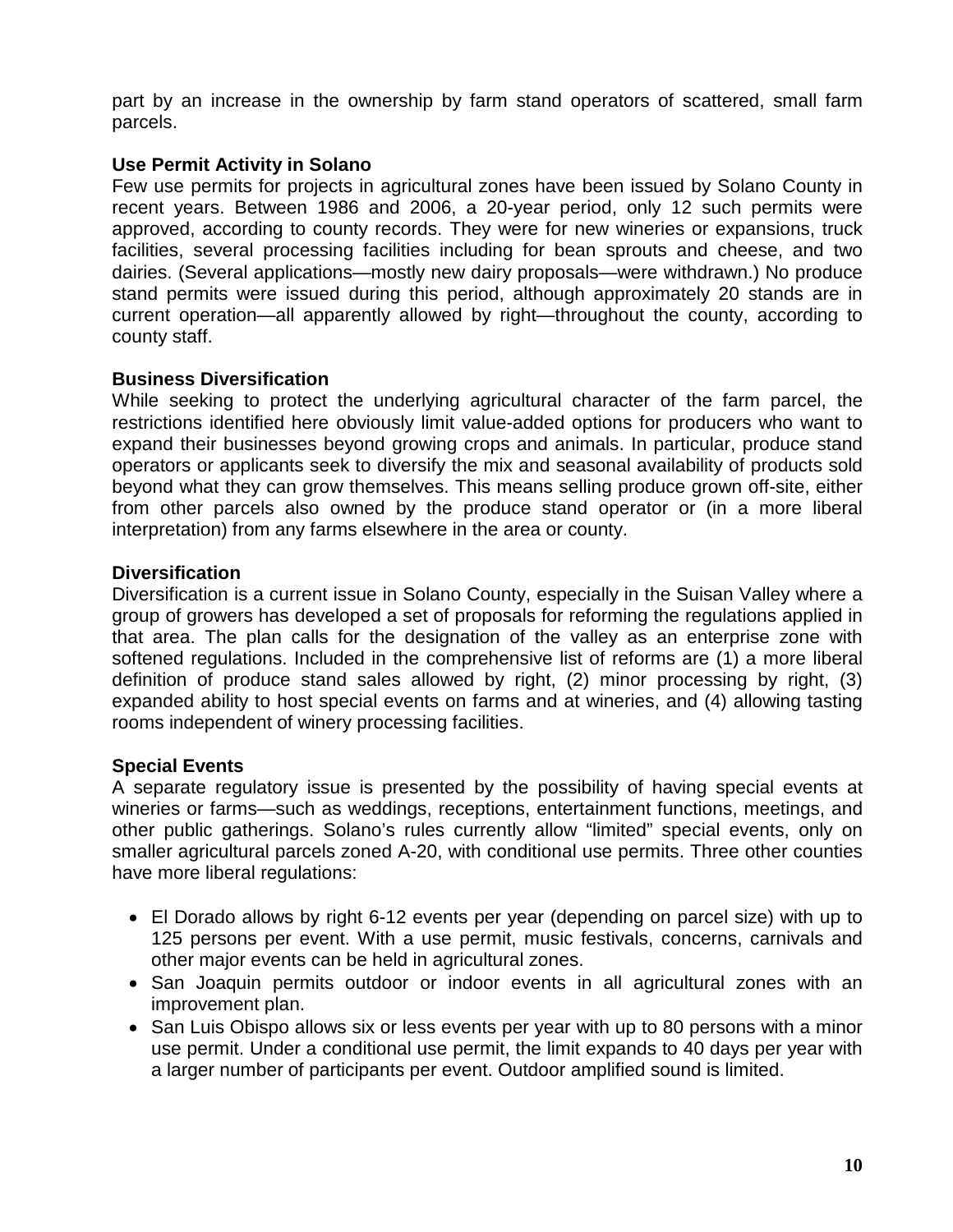Some counties report that special events are a rapidly growing part of their agricultural sectors, stimulated by the attractiveness of bucolic sites for public gatherings and the presence of nearby urban and affluent populations. They can be major money-makers for farm and winery owners and thus important contributors to the economic health of an agricultural area. However, depending on the size and frequency of special events, they can generate major conflicts with rural residential neighbors. As experienced in some counties, the issues include the music and other noise emanating from weddings and other visitor events and congestion on narrow and winding country roads.

#### **Grading**

Local governments regulate grading, the movement of large quantities of soil, in order to minimize erosion, water pollution, and other negative impacts on the environment. While most often applied to construction activity, such regulations can also affect agricultural operations which move dirt to change cultivation, irrigation, or drainage patterns. Permit requirements, sometimes involving engineering reports, can be expensive for applicants.

In part intended to reduce the regulatory burden on agriculture, Solano County in early 2007 revised its grading ordinance. The changes included the addition of permit exemptions for specified agricultural practices, such as "routine" plowing, disking planting and other activities on level land or moderate slopes; planning to prepare for crops on level land or moderate slopes; irrigation trenching; and other work involving the movement of less than 50 cubic yards of material. Some major agricultural projects, such as terracing and other movements of large amounts of soil, still require grading permits. Typically, this would apply to the establishment of new vineyards or orchards on steep slopes.

Other counties in our comparison also have exemptions for normal agricultural operations, although specifying a minimum volume before a permit is required. The threshold in Contra Costa is 1,000 cubic yards. San Luis Obispo and other counties with considerable crop production on hillsides emphasize minimum slope grades for exemptions from permits. Yolo County does not regulate grading for agricultural operations.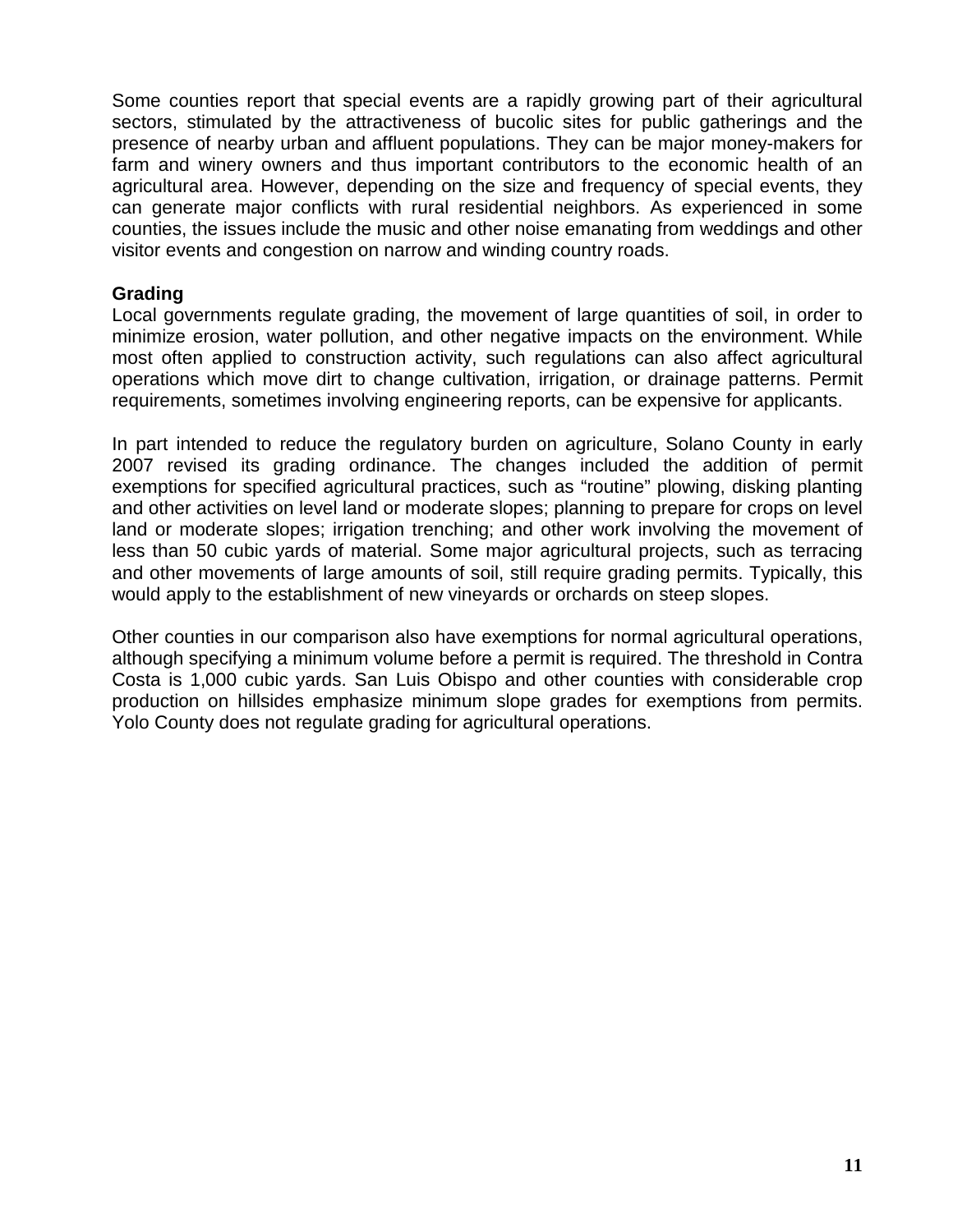## <span id="page-13-0"></span>**4. IMPLEMENTING COUNTY GOVERNMENT REGULATIONS**

As significant as the content of specific regulations is the manner in which they are implemented by county government. For applicants for permits and other county approvals, there is paperwork to be completed and filed, consultations with county staff, possibly expert advisers to be hired, fees to be paid, and delays to be endured while proposals are reviewed by multiple departments. All applicants for all kinds of projects in all zones, agricultural or otherwise, undergo this bureaucratic process. This universal truth, however, does not diminish the impatience and frustrations expressed by farmers and ranchers who want to quickly institute their value-added projects. There are costs for applicants in this process, both in the direct outlay of funds and in time spent.

How can these burdens be minimized without diluting the public purposes of the regulations? In part, this means looking for exceptions for agricultural projects to the standard regulatory policies and procedures that apply to all kinds of project proposals. Some exceptions are provided by the specific regulatory standards described in the previous section, the degree to which particular kinds of agricultural projects are allowed by right and through use permits. As to implementation, the focus turns to methods for simplifying and expediting the regulatory process.

#### **Process and Time**

Solano administers a fairly common process that contains several major steps in the review and approval of use permits and other actions, as indicated in Table 5. Included are a combination of informal and formal actions, considerable paperwork, application fees, the involvement of different county departments, public hearings, and a separate Williamson Act review if applicable.

Applicants certainly prefer a process that takes as little time as possible and thus minimizes the demands on them. Obviously a county regulation that allows a produce stand or other operation to be established by right takes up less review time than one that requires a use permit, although this affects only the land use aspect and not directly the process for obtaining building and other required permits.

In Solano County it ordinarily takes 3-6 months to compel the review and get approval for a use permit, according to a county staff member. This assumes that there are few issues that require further information from applicants.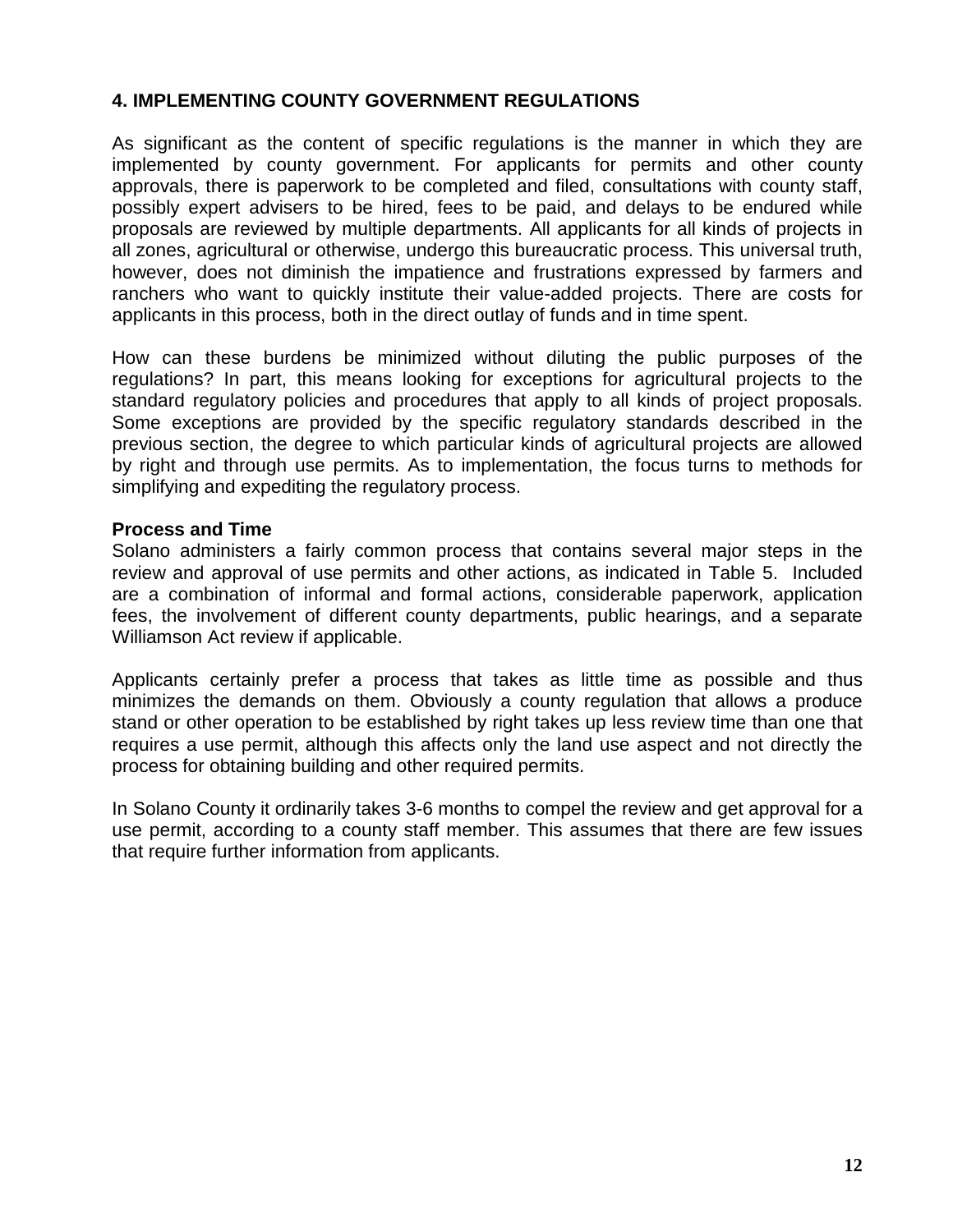# <span id="page-14-0"></span>**Table 5. Steps in the Review Process for Agricultural Use Permits in Solano County**

1. Potential applicant confers with a planner at the counter of the Resources Management Department in Fairfield. The informal consultation may discuss the owner's plans, the property's allowed uses according to its zoning designation, whether the proposed project (produce stand, processing facility, etc.) can be established (by right) without formal approval or requires a use permit, other required permits (building, sanitation, encroachment, etc.), and application and review procedures. As needed, staff from other departments may be brought in at this time to participate in the consultation.

2. Applications for a Conditional Use Permit (CUP), if required, and other permits are completed by the property owner and filed with the Resource Management Department. Fees are paid. Under state law, the department has 30 days to determine the completeness of the application and request additional information from the applicant if needed.

3. The proposal is discussed at one of the weekly meetings of the Development Review Committee, a county staff group composed of representatives from the County Counsel, Resource Management, Building, Environmental Health and other offices. Specific project issues, information gaps, and other items are discussed by the committee. Following this initial review, additional information may be sought from applicants within the 30-day period.

 $4.$  Copes of the completed application are forwarded to other county departments for review and comment. The Resource Management staff provides some coordination of this multi-department review.

 $5.$  In the case of a CUP, a public hearing for the proposal is advertised and then conducted—either by the Zoning Administrator (the director of Resource Management or her staff designee) or the Planning Commission. Hearings for controversial and policy-related projects are conducted by the Commission, while more routine matters are handled administratively. The CEQA process is completed at this point.

 $6.$  If a CUP is approved, its list of conditions to be met by the applicant includes the other permits to be obtained. They are approved by the pertinent departments individually.

 $7.$  If a CUP is not required, the other required permits are individually reviewed and approved by the pertinent departments, with less coordination by the Resource Management Agency. Applicants are responsible for obtaining their permits from the individual departments.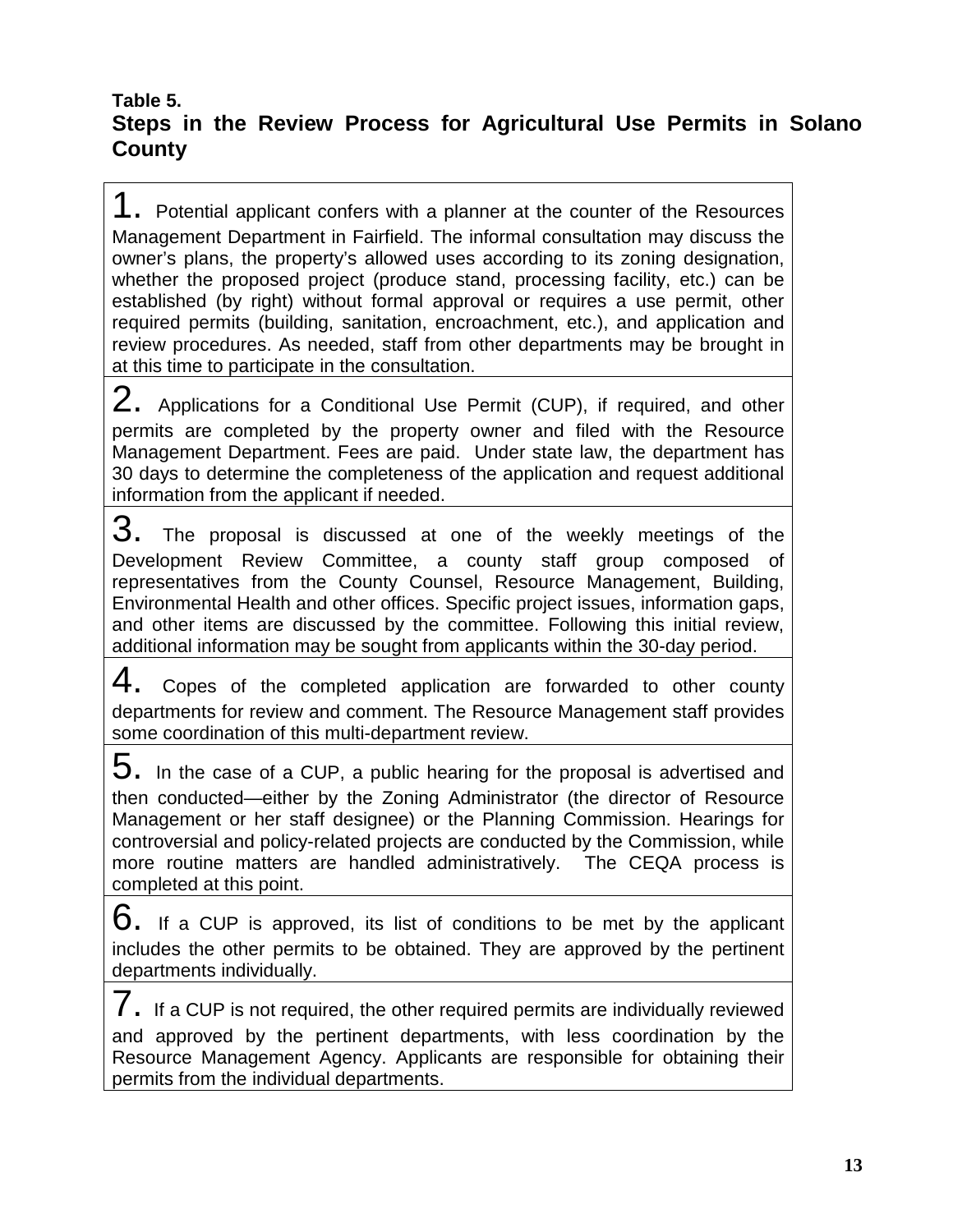The estimated review and approval time for use permits for produce stands is about the same or slightly less for most of the other counties we surveyed, although winery permits usually take longer. The exception is San Luis Obispo, where the estimate is 12-18 months for most use permit approvals and 8-12 months for projects that can be approved at the staff level such as site plans. Reasons for San Luis Obispo's significantly longer time durations are the county's large volume of applications and a relatively more detailed review process which includes written staff reports on the agricultural sustainability merits of individual proposals.

What conditions expedite or slow down the review process? As reported by staff persons in the several counties who were interviewed, the following factors can add to the length of time used to complete the review and obtain approval:

- Incomplete applications that require additional information from applicants.
- Bureaucratic delays caused by heavy staff workloads, inexperience, or turnover.
- Time consumed in coordinating among the multiple departments usually involved in a project's approval. Staff committees with representatives from the various departments involved, such as Solano's Development Review Committee, can expedite the coordination.

#### **Staff Expertise and Specialization**

Besides simplifying and expediting project reviews, county governments can assist local agriculture in their land use planning and regulatory processes by increasing and using agriculture-related expertise. Most counties do this to a certain extent by appointing representatives of the local agricultural community—farmers, ranchers and business people--to citizens' boards and giving them an advisory role in a defined area. Some such bodies are put directly into the planning process, with the responsibility of reviewing and making recommendations on specific land use changes that could affect agriculture. Boards in other counties, however, have a more general scope, typically assigned the job of examining certain policy issues. The latter role characterizes the Ag Advisory Committee in Solano County, with its monthly meetings that concern a variety of issues.

Perhaps a more substantial benefit to agriculture occurs when agriculture-related expertise is inserted at the staff level. This strategy can address the criticism that planning, building, environmental health, public works and other county staff are not particularly knowledgeable about agricultural issues or even sympathetic to project proposals from farmers and ranchers. If an accurate critique, the reasons are understandable—limited county budgets, the great diversity of proposals—mostly nonagricultural residential, commercial, and industrial projects—that come to county government, and staff inexperience that results from extensive turnover.

To what degree is agriculture-related expertise found among planning staffs involved in land use decisions and permitting in the sample counties? Table 6 compares the sample counties according to staff specialization in this area. Little if any such expertise is employed by most county governments, including Solano.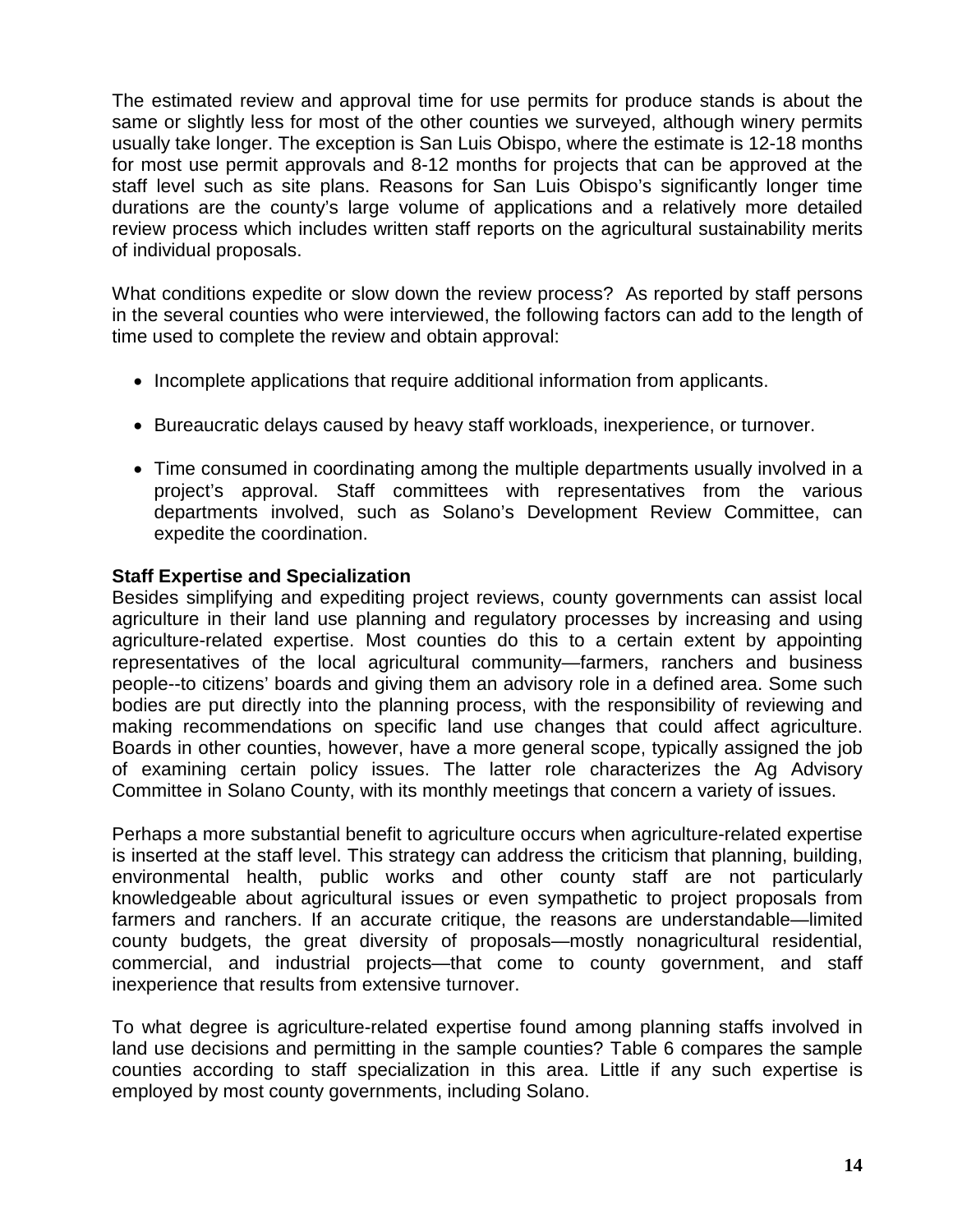Two county governments, Marin and San Luis Obispo, are the exceptions. They both employ significant staff expertise in the agriculture area. Two different approaches are represented, with Marin concentrating on direct assistance to agricultural producers interested in getting approval for value added enterprises and San Luis Obispo focused on how county government reviews proposed land use projects that affect agricultural resources.

Marin County is the most advanced among the eight counties in the sample in the degree of assistance to agricultural producers coping with county regulations. Since 2004, county government has funded a part-time "agricultural specialist", informally called an "agricultural ombudsman", a contract staff person assigned to the county's UC Cooperative Extension (CE) office. Reflecting the ombudsman aspect of the position, she works with producers seeking permits for processing facilities and other enterprises on agricultural land, interpreting for them the intricacies of county regulations and helping with their applications and management plans required in some cases. The specialist also trains staff in the Planning and other county departments on agricultural topics, conducts seminars for producers, and works on special agriculture-related projects for county government including issues related to the update of the general plan.

Taking a different direction, San Luis Obispo County has made the largest investment in agriculture-related specialization of any of the sample counties. At its core is the integration of this expertise into the county's land use planning actions via two full-time "agricultural planners" located in the Agricultural Department (Agricultural Commissioner). Operating in an advisory capacity to the Planning Department and other county offices, they review the details of any land use proposal that can affect agricultural land and operations. Their recommendations—approval (usually with suggested mitigations) or denial-- carry the imprint of the Agricultural Department and are given weight in final decisions by the Planning Department, Planning Commission, and Board of Supervisors.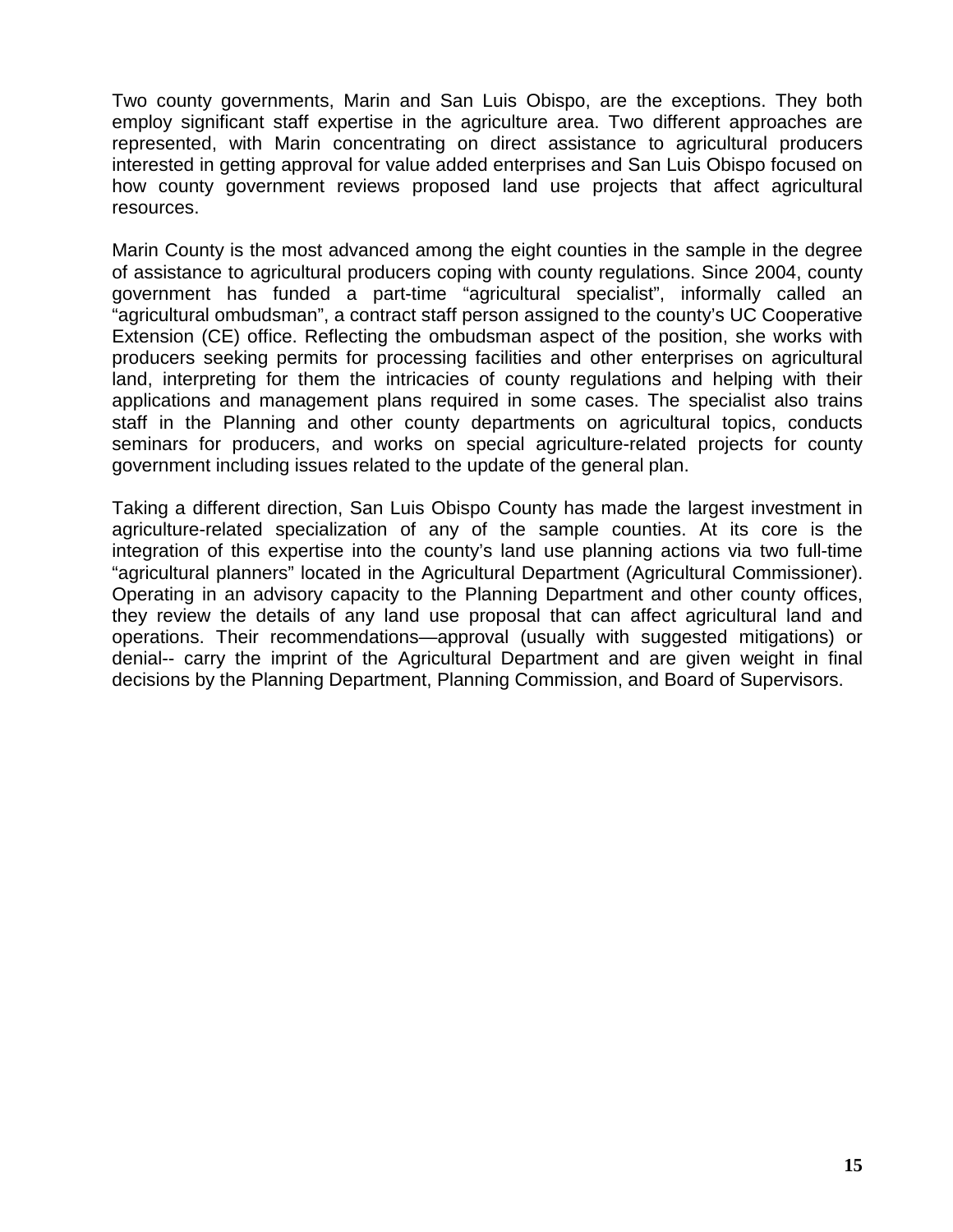# <span id="page-17-0"></span>**Table 6. Specialization on Agricultural Matters Among County Government Staff**

| <b>County</b>   | Degree and Form of Agricultural Specialization                                                                                                                                        |  |  |  |  |  |
|-----------------|---------------------------------------------------------------------------------------------------------------------------------------------------------------------------------------|--|--|--|--|--|
| Solano          | <b>None</b>                                                                                                                                                                           |  |  |  |  |  |
| Contra Costa    | Minimal specialization. Contract planner assists applicants for first<br>year under revised regulations (July, 2007) for produce stands,                                              |  |  |  |  |  |
| El Dorado       | etc.<br><b>None</b>                                                                                                                                                                   |  |  |  |  |  |
|                 |                                                                                                                                                                                       |  |  |  |  |  |
| Marin           | specialization. Part-time, contract "agricultural<br>Substantial<br>specialist" assists applicants for ag-related permits, trains planner<br>on ag issues, works on special projects. |  |  |  |  |  |
| San Joaquin     | Minimal specialization. A planner is assigned to each application.                                                                                                                    |  |  |  |  |  |
| San Luis Obispo | Substantial specialization. Two "agricultural planners" in Ag<br>Commissioner's office review all ag-related project proposals.                                                       |  |  |  |  |  |
| Sonoma          | Some specialization. Staff person in Ag Commissioner's office is<br>assigned to land use matters.                                                                                     |  |  |  |  |  |
| Yolo            | <b>None</b>                                                                                                                                                                           |  |  |  |  |  |

Virtually all agriculture-related proposals come to the San Luis Obispo Agricultural Department—proposed subdivisions or lot splits, use permits for winery expansions and other enterprises, re-zonings, city annexations, other LAFCO actions, etc. Looking for "significant impacts on agricultural resources", the agricultural planners prepare written, detailed analyses of these proposals. The analyses take account of soil quality, agricultural productivity, water supply, parcel size, adjacent and nearby land uses, the size and uses of current and proposed structures, visitor services, and other factors affecting the "ability to support a sustainable agricultural operation." Whether required or not under California law for particular projects, the analyses resemble environmental impact reviews. The reviews are guided by policies in San Luis Obispo's agricultural element, other parts of the general plan, the land use ordinance and other documents.

San Luis Obispo County may lead the state in such uses of agricultural-related expertise in making land use decisions, although several interviewees noted similar arrangements in Ventura and San Diego counties.

# **Guidebooks**

Written guides specifically targeted on agricultural projects are another form of assistance to applicants. By explaining clearly the applicable regulations and procedures, they can improve producers' knowledge and ability to negotiate the regulatory process.

Among the sample counties, Marin has done the most in this area. As a result of the agricultural specialist's work, the Marin CE office has started to prepare a series of written handbooks for producers on different kinds of projects. The topics include cheese-making facilities, zoning, farm stays, and UPICK operations.

The Solano Resource Management Department provides applicants with a more rudimentary set of materials—matrices that briefly outline the "existing requirements" and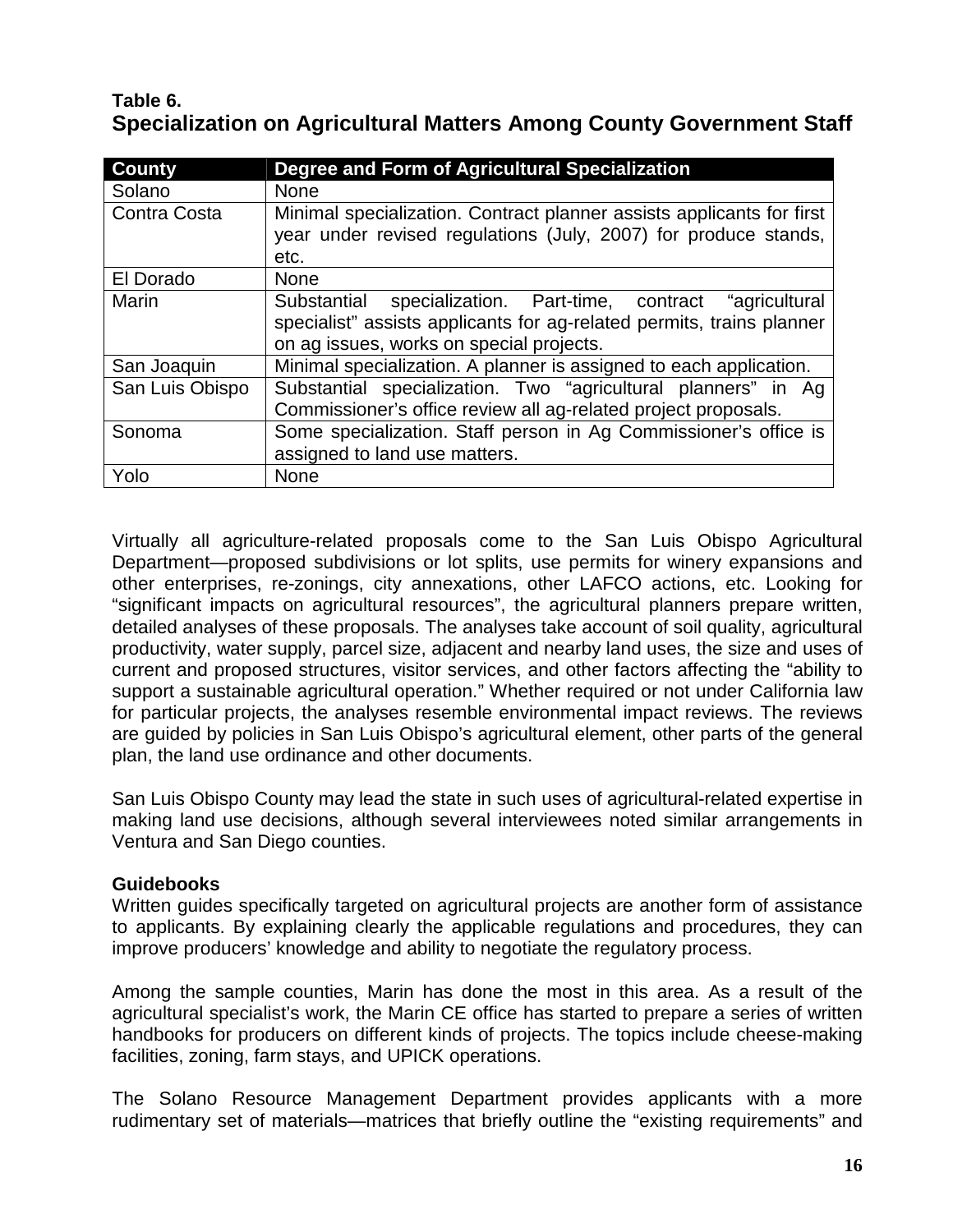applicable code sections for different kinds of produce stands, farm stays, and special events. Staff in Solano and other counties have expressed interest in developing more detailed guides for agricultural applicants.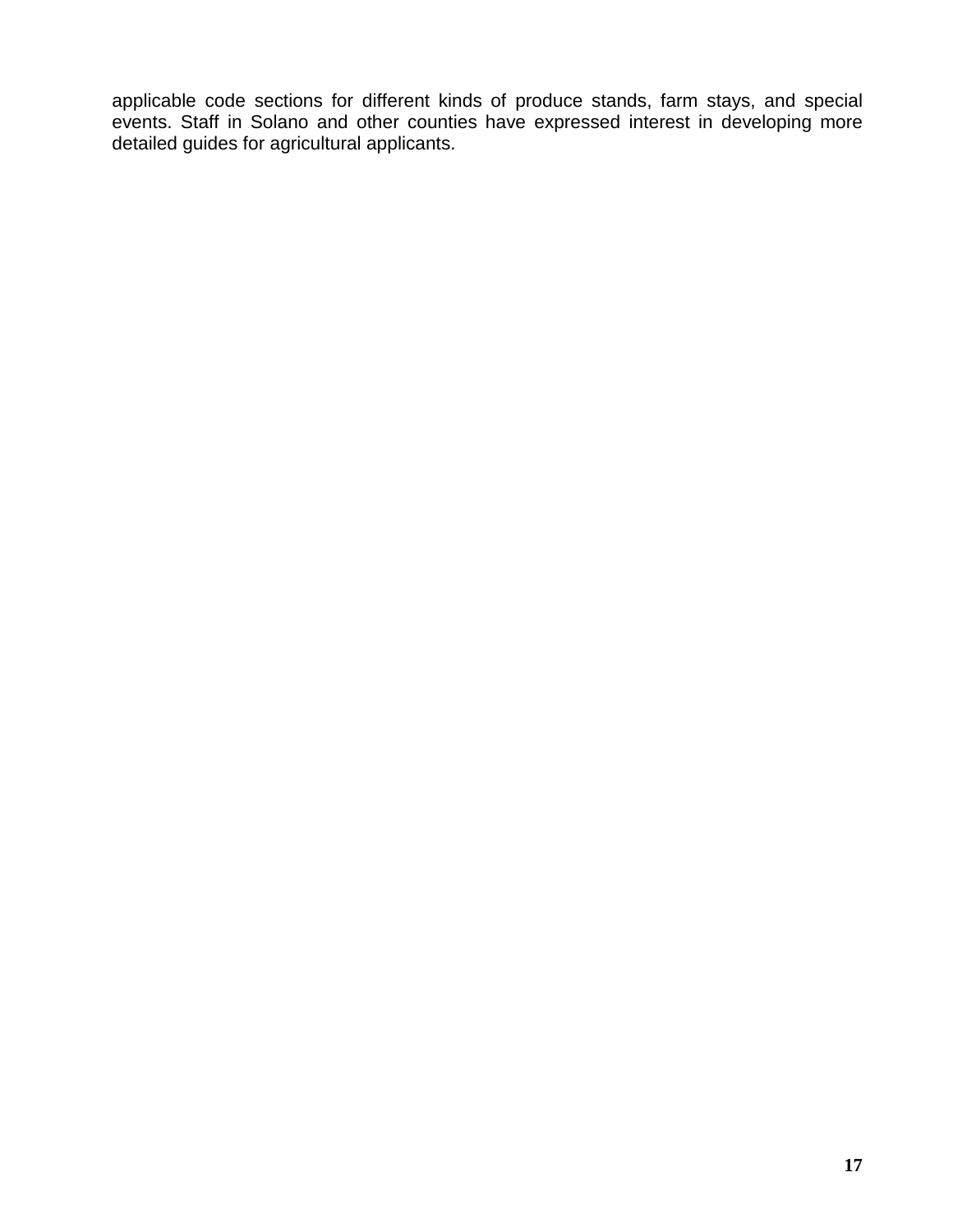# <span id="page-19-0"></span>**5. AGRICULTURAL ZONING AND RESIDENTIAL DEVELOPMENT**

Agricultural zoning is the basic tool that California county governments use to protect agricultural land. Counties generally provide for several agricultural zones in their land use policies. As well as variations in allowed uses, the zones are differentiated by purpose and minimum parcel size. Following the examination in the last two sections of the regulation of value-added uses, here we turn to a comparison of how the counties use the parcel size and other features of zoning to protect agricultural operations.

## **Designations and Parcel Size**

Table 7 compares the zone designations and parcel size minimums for Solano and the seven other counties. In theory, requiring certain minimum parcel sizes--the larger the better-- helps to sustain agricultural operations which require large acreages to produce commodities.

Solano County has a relatively simple arrangement—only two basic agricultural zones. *Exclusive Agriculture* serves the bulk of the county's agricultural production and *Limited Agriculture* applies to land adjacent to Suisun Marsh wetlands. The *Exclusive Agriculture* category is further divided according to soil quality and intensive (irrigated crops) or extensive (non-irrigated crops, grazing) production, with minimum parcel sizes to match.

Most other counties have more separate agriculture zones, as Table 7 notes. Included are zones with these distinct classifications and purposes:

- Mixed residential and agriculture use (El Dorado, Marin).
- Agricultural preserve zone for parcels under Williamson Act contracts (Contra Costa, El Dorado, Sonoma, San Joaquin, Yolo).
- Agriculture-Urban Reserve (San Joaquin).
- Agricultural Industry (Yolo).
- Small scale, intensive agricultural operations (Contra Costa, El Dorado).

As to minimum parcel size, Solano County requirements range between 20-160 acres, with 80 and 40 acres as the prevailing categories for irrigated crop land. Both San Luis Obispo and Yolo Counties require 320-acre minimums for rangeland—the largest minimums among the eight counties.

Several counties emphasize geographical distinctions in their zoning and other land use policies, focusing in some cases on their most productive agricultural regions:

 Contra Costa County assigns an Exclusive Agriculture zoning designation to its Agriculture Core, an 11,000-acre area around Brentwood that contains the best soils and most productive cropland in the county. County policy treats the Ag Core both restrictively and liberally--in imposing here a higher minimum parcel size (40 acres) than allowed in other cropland areas and not permitting bed and breakfast operations,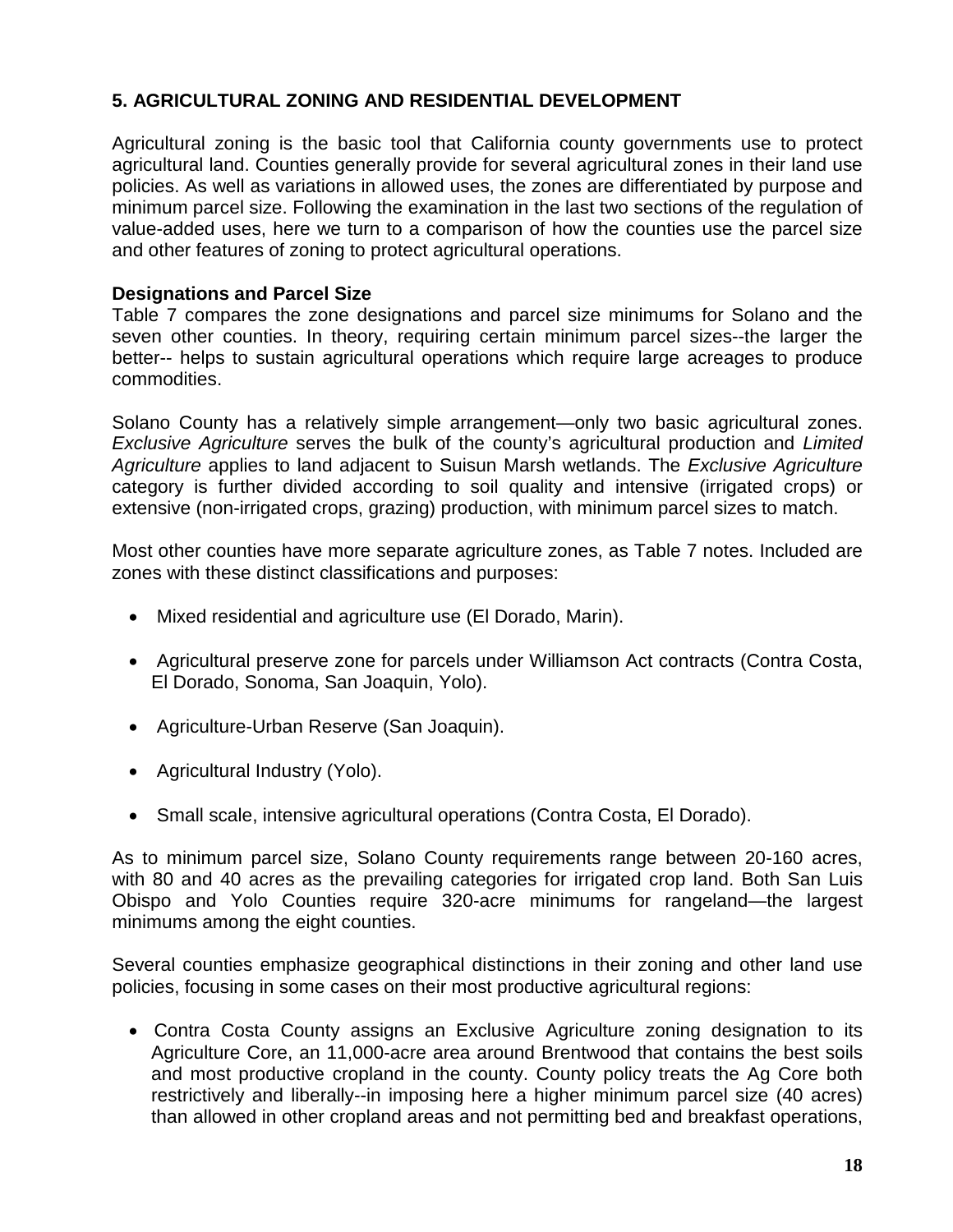on the one hand, while recently changing regulations to expand farm-related uses for produce stands, wineries, and processing facilities, on the other hand.

- Marin County highlights its general plan-designated Inland Rural Corridor, an area that houses virtually all of the local dairies and generates most of the county's agricultural value.
- Other counties, such as El Dorado with seven designated districts, identify and map areas with varying agricultural characteristics in their general plans.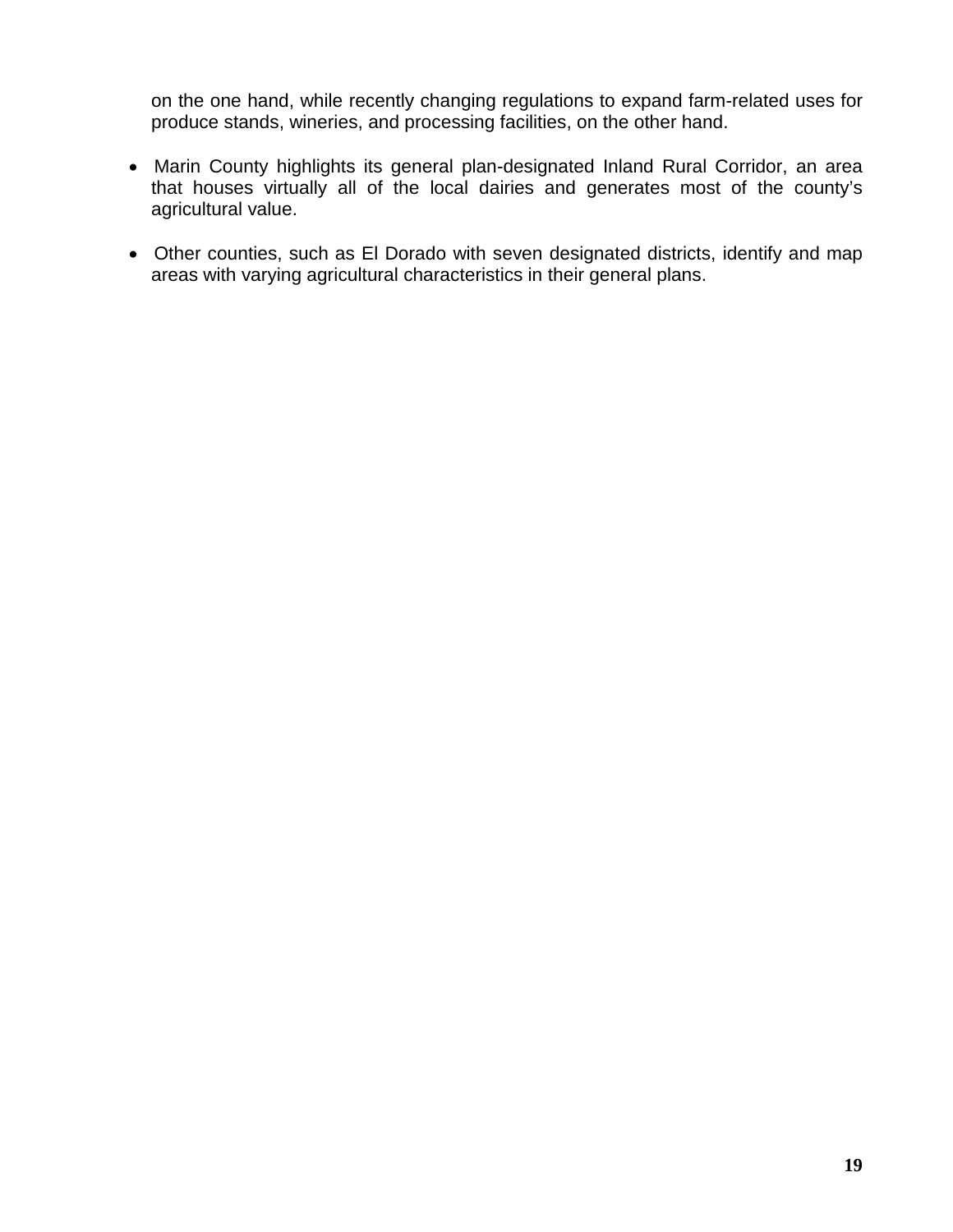# **Table 7 Agricultural Zoning in Solano and Other Counties**

<span id="page-21-0"></span>

| <b>County</b>                                    |                                                                                                                                                                         | <b>SOLANO</b>                                                                                                                                                                                                    |                                |                                                                       | <b>CONTRA COSTA</b>                        |                                                               |                                                                     | <b>EL DORADO</b>                    |
|--------------------------------------------------|-------------------------------------------------------------------------------------------------------------------------------------------------------------------------|------------------------------------------------------------------------------------------------------------------------------------------------------------------------------------------------------------------|--------------------------------|-----------------------------------------------------------------------|--------------------------------------------|---------------------------------------------------------------|---------------------------------------------------------------------|-------------------------------------|
| <b>District</b>                                  | Exclusive<br>Agriculture<br>(A)                                                                                                                                         | Limited<br>Agriculture<br>$(A-L)$                                                                                                                                                                                | General<br>Agriculture<br>(A2) | Heavy<br>Agriculture<br>(A3)                                          | Agricultural<br>Preserve<br>(A4)           | Exclusive<br>Agriculture-<br>Ag Core<br>(A40)                 | Exclusive<br>Agricultural<br>(A20, A80)                             | Residential<br>Agricultural<br>(RA) |
| <b>Minimum</b><br><b>Parcel Size</b><br>in Acres | 40 and 80<br>intensive ag<br>on top soils,<br>20 and 160<br>extensive ag<br>on lesser<br>soils.                                                                         | 80, 160                                                                                                                                                                                                          | 5                              | 10 (Poultry,<br>berry,<br>nurseries,<br>etc. allowed<br>on 2.5 acres) | 40 non-<br>prime, 10<br>prime.             | 40                                                            | 20, 80                                                              | 20, 40, 60,<br>80, 160              |
| <b>Purpose</b>                                   | Promote and<br>preserve<br>major ag<br>industry in<br>unincorporate<br>d areas.<br>Allow ag<br>support uses,<br>avoid<br>incompatible<br>uses, protect<br>family farms. | <b>Buffer</b><br>environmenta<br>lly sensitive<br>lands from<br>urbanization.<br><b>Extensive</b><br>ag-grain,<br>hay, pasture,<br>$grazing$ —<br>especially on<br>grasslands<br>adjacent to<br>Suisun<br>Marsh. |                                |                                                                       | Parcels in<br>Williamson<br>Act contracts. | Protect<br>Agriculture<br>Core,<br>county's best<br>cropland. | Protect ag<br>from urban<br>and other<br>incompatible<br>land uses. |                                     |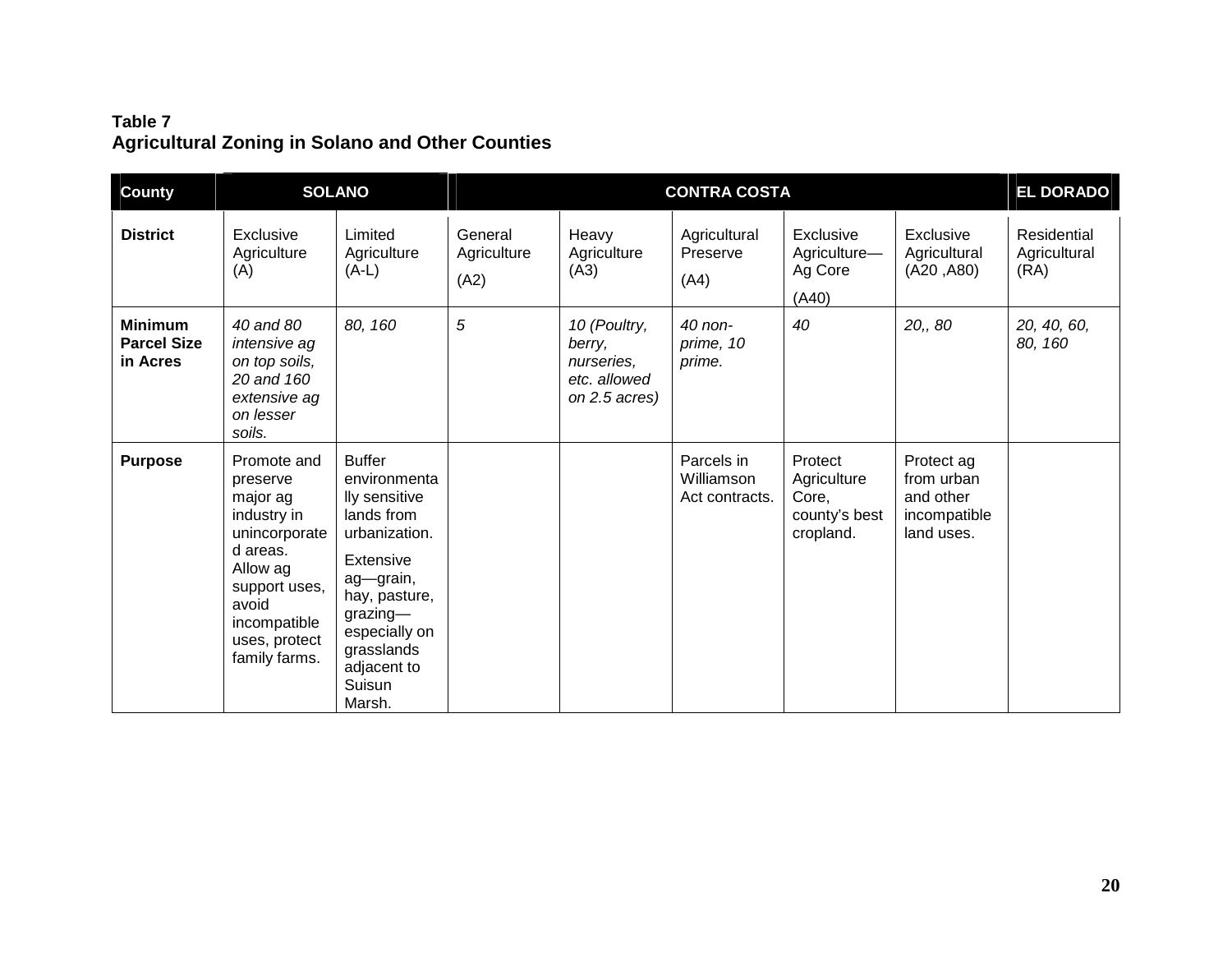# **Table 7 Agricultural Zoning in Solano and Other Counties** (continued)

| <b>County</b>                                                        | <b>EL DORADO</b> (continued)                                           |                                                                                                                                                                                                                     |                                                                                                                                                                                    |                                  |                                                                                                             | <b>MARIN</b>                      |                                                                  |
|----------------------------------------------------------------------|------------------------------------------------------------------------|---------------------------------------------------------------------------------------------------------------------------------------------------------------------------------------------------------------------|------------------------------------------------------------------------------------------------------------------------------------------------------------------------------------|----------------------------------|-------------------------------------------------------------------------------------------------------------|-----------------------------------|------------------------------------------------------------------|
| <b>District</b>                                                      | Exclusive<br>Agricultural<br>(AE)                                      | Planned<br>Agricultural<br>(PA)                                                                                                                                                                                     | Select<br>Agricultural<br>$(SA-10)$                                                                                                                                                | Agricultural<br>Preserve<br>(AP) | Agriculture<br>&<br>Conservation<br>(A)                                                                     | Limited<br>Agriculture<br>$(A-2)$ | Agricultural, Residential<br>Planned (ARP)<br>(Suburban          |
|                                                                      |                                                                        |                                                                                                                                                                                                                     |                                                                                                                                                                                    |                                  |                                                                                                             |                                   | Agriculture??)                                                   |
| <b>Minimum</b><br><b>Parcel</b><br><b>Size</b><br>in<br><b>Acres</b> | 20<br><b>or</b><br>adjacent<br>$10-$<br>20<br>with<br>common<br>owner. | 20 exclusive of<br>rangeland-<br>woodland, or<br>larger<br>determined by<br>Bd of Sups; 60<br>ag designated<br>rangeland or<br>woodland                                                                             | 10                                                                                                                                                                                 | Same as<br>AE                    | 3, 5, 10, 15, 20,<br>30, 40, 60                                                                             | $\overline{c}$                    |                                                                  |
| <b>Purpose</b>                                                       | under<br>Land<br>Williamson<br>Act                                     | Orderly<br>develop and<br>protection of<br>lands with<br>sufficient<br>space for<br>horticulture,<br>husbandry<br>and other ag,<br>provide<br>opportunities<br>for added<br>value, protect<br>from<br>encroachment. | Orderly<br>develop and<br>protection of<br>lands with<br>sufficient<br>space for<br>horticulture,<br>husbandry<br>and other ag,<br>provide<br>opportunities<br>for added<br>value. | Land under<br>Williamson<br>Act  | Principal<br>agricultural<br>lands of county,<br>as designated<br>by General<br>Plan inland ag<br>corridor. | Commercial ag<br>and residential. | Ag areas suitable for<br>residential, including<br>subdivisions. |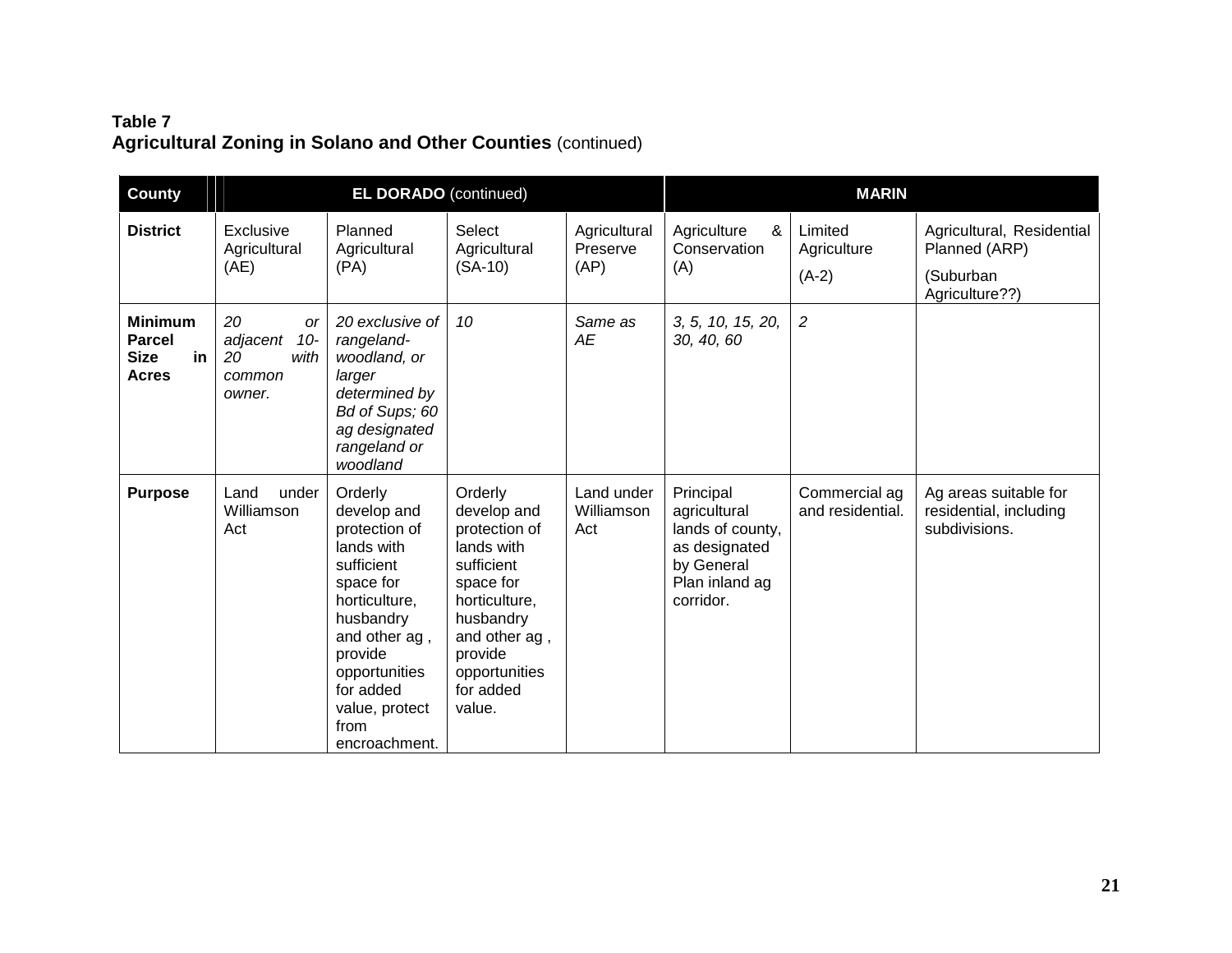# **Table 7 Agricultural Zoning in Solano and Other Counties** (continued)

| <b>County</b>                                    |                                                     |                                                                                          |                                                                                                                                                        | <b>SONOMA</b>                                                                                                                                                                                                             |                                           |                                           |                                       |                                                                            |                                                                                                     |
|--------------------------------------------------|-----------------------------------------------------|------------------------------------------------------------------------------------------|--------------------------------------------------------------------------------------------------------------------------------------------------------|---------------------------------------------------------------------------------------------------------------------------------------------------------------------------------------------------------------------------|-------------------------------------------|-------------------------------------------|---------------------------------------|----------------------------------------------------------------------------|-----------------------------------------------------------------------------------------------------|
| <b>District</b>                                  | General<br>Agriculture<br>(AG)                      | Limited<br>Agriculture<br>(AL)                                                           | Agriculture-<br>Urban<br>Reserve<br>(AU)                                                                                                               | Agricultural<br>Resource<br>Management<br>(ARM)                                                                                                                                                                           | Land<br>Intensive<br>Agriculture<br>(LIA) | Land<br>Extensive<br>Agriculture<br>(LEA) | <b>Diverse</b><br>Agriculture<br>(DA) | Resources and<br>Rural<br>Development-<br>Agr Preserve<br>(RRDWAA)         | Agriculture<br>and Rural<br>Residential<br>(AR)                                                     |
| <b>Minimum</b><br><b>Parcel Size</b><br>in Acres | 20,<br>40,<br>80,<br>160                            | 5, 10                                                                                    | 20,<br>40,<br>80,<br>160                                                                                                                               | 80,<br>20,<br>40,<br>160                                                                                                                                                                                                  | 40                                        | 60                                        | 10                                    |                                                                            | $\overline{2}$                                                                                      |
| <b>Purpose</b>                                   | Preserve<br>lands for<br>commercial<br>agriculture. | Preserve<br>areas with<br>concentrations<br>of small-scale<br>farming and<br>residences. | Retain in ag<br>areas<br>planned for<br>future urban<br>development<br>to facilitate<br>compact and<br>orderly<br>growth and<br>timing of<br>services. | Provide for<br>long-term<br>commercial<br>agric, protect<br>best lands<br>for<br>permanent<br>agric from<br>incompatible<br>land uses.<br>(Applies to<br>land under<br>Williamson<br>Act and in<br>Primary<br>Delta area) | High value<br>production                  | Low value<br>(per acre)<br>production     | Small<br>scale<br>hobby<br>farming    | Preserve best<br>ag land, under<br>Williamson Act,<br>from<br>encroachment | Crops and<br>farm<br>animals in<br>areas<br>designated<br>mainly for<br>rural<br>residential<br>use |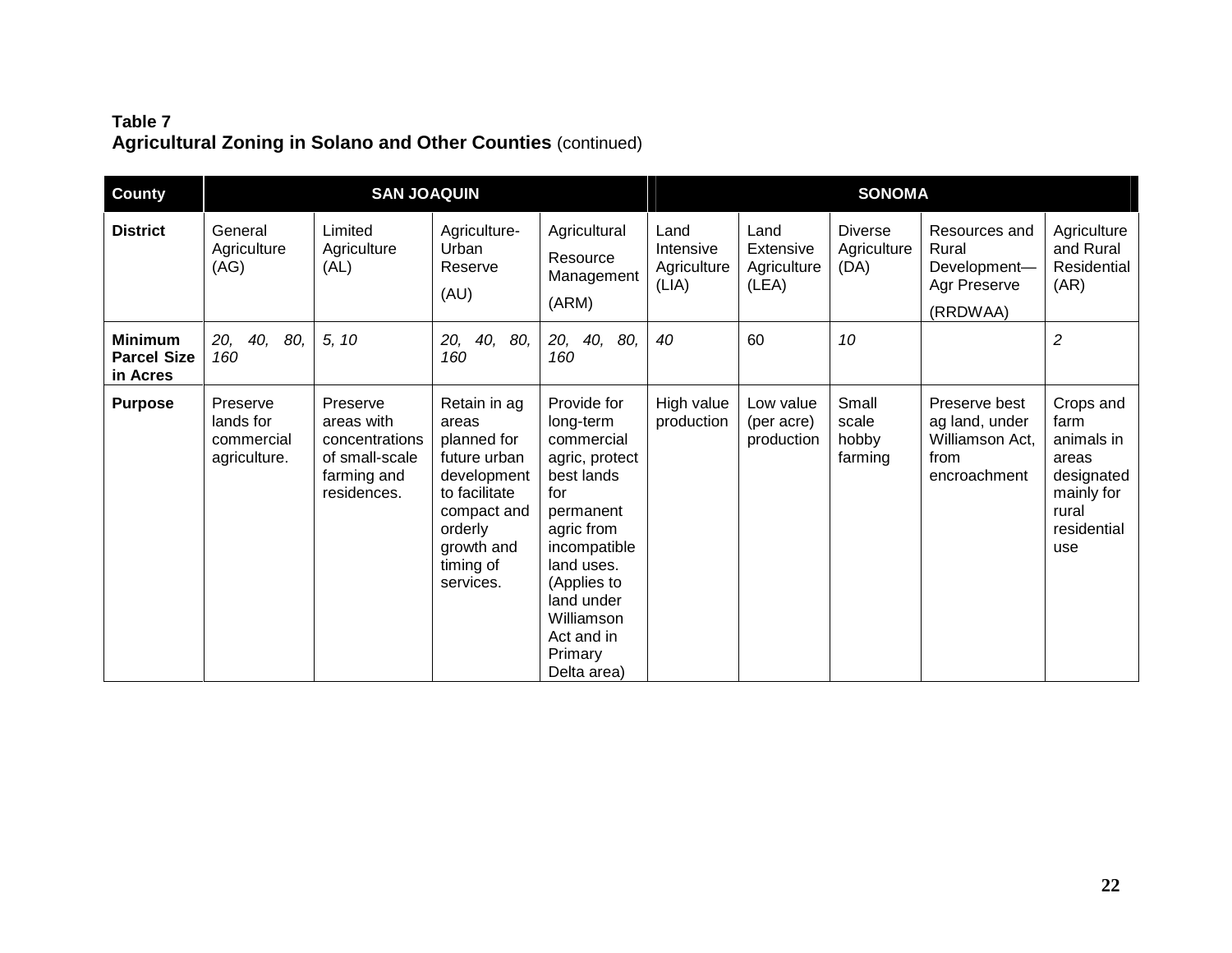# **Table 7 Agricultural Zoning in Solano and Other Counties** (continued)

| <b>County</b>                                 |                                                                                                                   | <b>YOLO</b>                           |                                                                                  |                                                                      |  |  |  |  |
|-----------------------------------------------|-------------------------------------------------------------------------------------------------------------------|---------------------------------------|----------------------------------------------------------------------------------|----------------------------------------------------------------------|--|--|--|--|
| <b>District</b>                               | <b>Agricultural Preserve</b><br>(AP)                                                                              | <b>Agricultural Exclusive</b><br>(AE) | <b>Agricultural General</b><br>(A1)                                              | Agricultural Industry (AGI)                                          |  |  |  |  |
| <b>Minimum Parcel Size in</b><br><b>Acres</b> | 80-soils capable for<br>irrigated crops, 160-<br>soils capable for crops,<br>but not irrigated, 320-<br>rangeland | 20                                    | 20                                                                               | Variable-specified in<br>use permit.                                 |  |  |  |  |
| <b>Purpose</b>                                | Preserve best ag land<br>from encroachment. For<br>Williamson Act land.                                           | Lands best suited for ag.             | Lands best suited for ag,<br>not include agribusiness<br>development park areas. | Lands in rural areas for<br>uses directly related to ag<br>industry. |  |  |  |  |

## **Table 8 SAN LUIS OBISPO COUNTY – Agriculture Land Use Category**

<span id="page-24-0"></span>

| <b>Minimum Parcel Sizes Applicable to Land Divisions</b>                 |                                                                 |  |  |  |  |
|--------------------------------------------------------------------------|-----------------------------------------------------------------|--|--|--|--|
| <b>Size Based on Existing Use</b>                                        | <b>Size Based on Land Capability (Soils)</b>                    |  |  |  |  |
| Irrigated row, specialty, field, orchard, vineyard, etc crops - 40 acres | Class I or II -- 20 acres irrigated                             |  |  |  |  |
| Irrigated pasture, grain and hay $-$ 40 or 80 acres                      | Class III or IV $-$ 40 or 80 acres irrigated, 160 non-irrigated |  |  |  |  |
| Dry farm field crops - 160 acres                                         | Class VI, VII or VIII - 320 acres irrigated or non-irrigated    |  |  |  |  |
| Grazing $-320$ acres                                                     |                                                                 |  |  |  |  |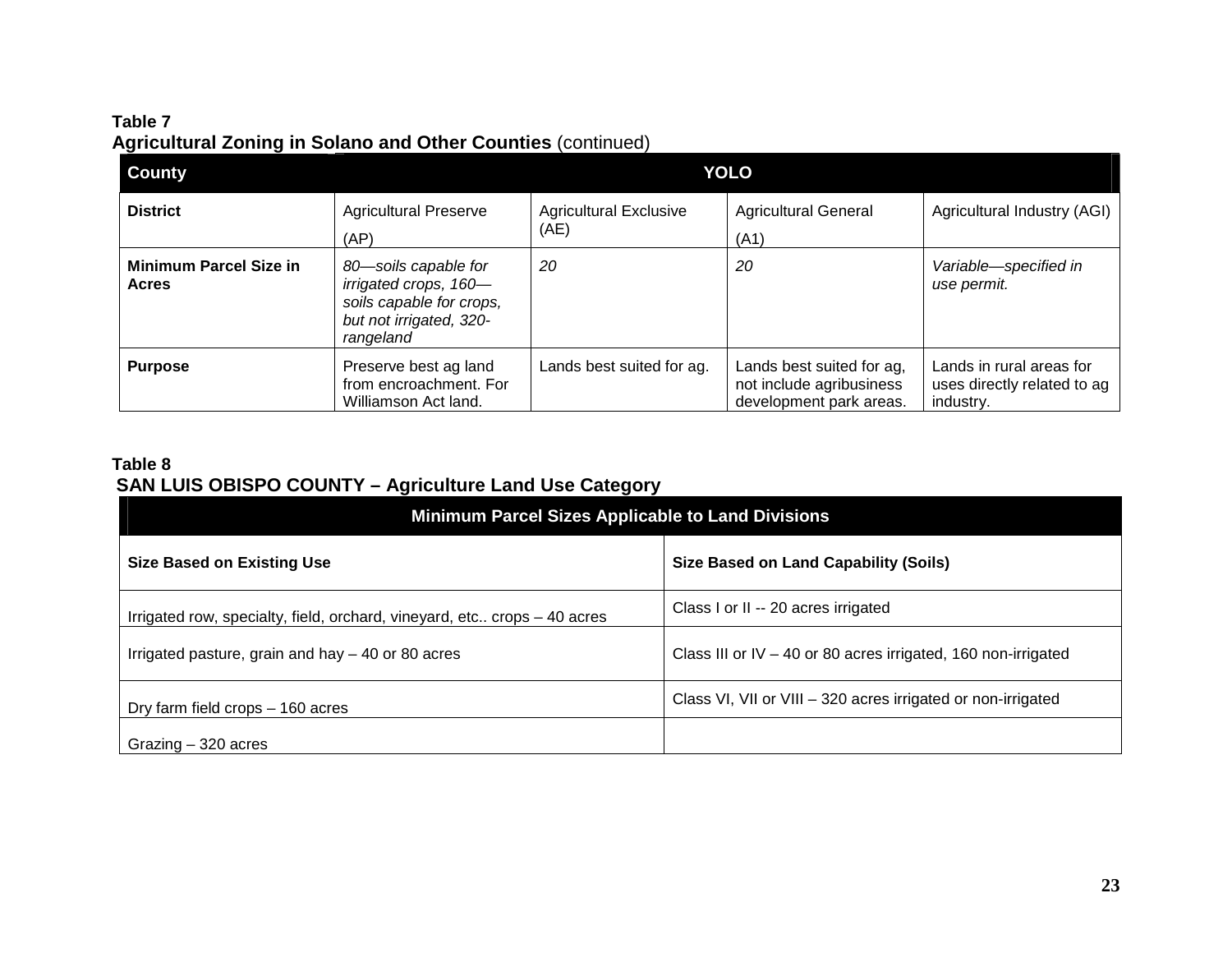These geographical differences, more directly than other zoning classifications, implement general plan policies and are linked to other farmland protection tools. For example, Marin County imposes several building restrictions in its Rural Inland Corridor, which contains most of the county's agricultural activity. The agricultural easement acquisitions of the Marin Agricultural Land Trust are concentrated in this area.

#### **Zoning as a Discretionary Tool: the San Luis Obispo Example**

By far the most distinctive agricultural zoning arrangement among the eight counties is the one employed since the 1990s by San Luis Obispo County. Formally, this county uses "land use" categories in place of "zones" to classify parcels. Instead of the fixed minimum parcel size standards for individual zones that are common elsewhere, county government here applies a flexible set of criteria when proposals for lot splits and other land divisions are reviewed. One of two different sets of standards for minimum parcel size is applied —either based on a parcel's existing agricultural use or its soil capability (Table 7 ). Under the existing use method, parcel sizes range between 40 and 320 acres according to four production types--irrigated crop, irrigated pasture, dry crop, and grazing. Under the capability method, parcel size requirements are between 20 and 320 acres according to soil types—Class I or II, Class III or IV, and Class VI and lesser quality.

County staff, the planning commission, and the board of supervisors exercise considerable discretion under this system. As noted above in the description of the work of the agricultural planners in the county's Agricultural Commissioner office, reviews of lot split proposals (as well as proposed value-added uses) focus on their impacts on agricultural resources—a broad mandate that stresses the sustainability and continuation of farming on subject parcels. Some of the discretion implicit in this process is the ability of the staff to recommend, and the decision-makers to approve, larger parcel sizes than formally specified as minimum requirements.

This arrangement uniquely gives San Luis Obispo County the ability to examine the particular circumstances of each individual parcel proposed for change, with the flexibility to consider a variety of agriculture-related factors.

#### **Residential Development in Agricultural Zones**

As well as supporting the land requirements of agriculture, minimum parcel sizes are intended to serve a complementary purpose—to restrict residential development in agricultural zones. Only one residence can be located per parcel, not including allowances in some counties for additional houses for landowner family members or for farm workers. The assumption is that minimum size requirements —5, 10, 20, 40, 80 or more acres—limit the division and sale of agricultural properties for residential or other non-agricultural purposes. What non-farmer seeking a homesite would want to purchase and manage such a large property?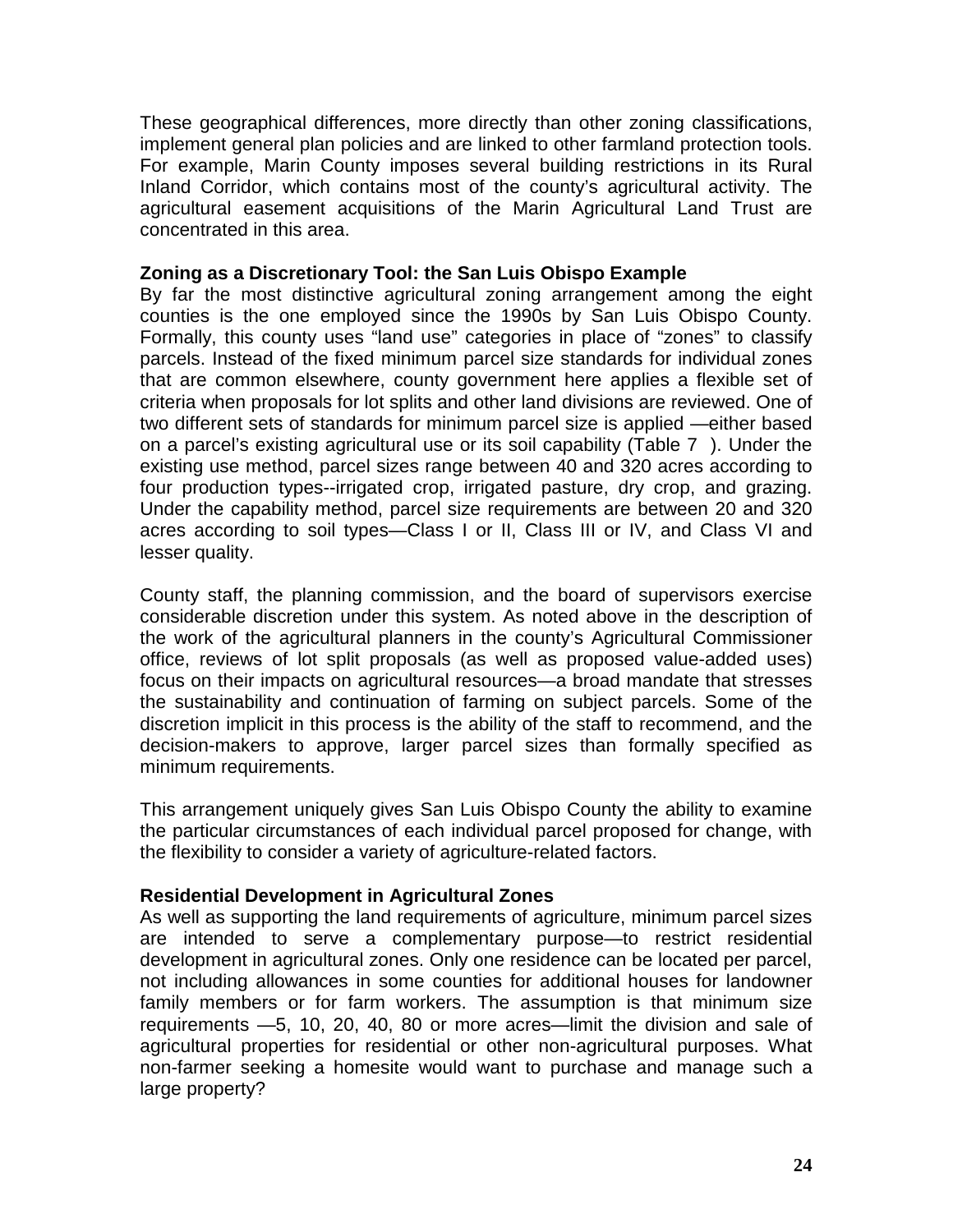In fact, there is no shortage of eager residential purchasers for such properties, as the experiences of Solano and other counties in our sample show. Most purchases of Solano County farmland in recent years have been made by homebuyers and investors, not farmers, according to local land appraisers cited in our Report II (pages 25-26). Even the highest minimum parcel sizes—80 and 160 acres—designated in Solano's agricultural zones do not substantially discourage such purchasers. One result is to generally raise land values beyond what is affordable for farmers seeking to expand their agricultural operations.

Landowners can divide large farms into smaller lots for sale to residential buyers, while still complying with the applicable minimum size requirements for a single residence. Dividing a parcel into four or fewer lots avoids the more stringent requirements under California law that are applied to larger subdivision projects.

Placing single residences on 5- , 20, or larger parcels in agricultural areas usually generates more negative effects on farming operations than the incremental expansion of cities at relatively high urban densities and in a compact form. The reason is that large residential lots scattered throughout a county's agricultural landscape are a less efficient form of development, resulting in ragged agricultural-urban edges and thus increased conflicts between farms and residential neighbors. City expansion in most counties is held in check by a variety of policies and tools—such as urban limit lines, LAFCO control over annexation and spheres of influence, infill incentives, mitigation measures, and voter-approved growth restrictions like Solano's Orderly Growth Initiative. By contrast, local controls over individual lot splits for homesites are far less rigorous.

County policies and land use controls cannot eliminate the demand for rural residential properties. But they can seek to minimize the impacts of such development on agricultural operations in several ways, such as the following:

- Limit the size of the homesite portion of a parcel, to maximize the land available for commercial agriculture.
- Locate the homesite at the corner or edge of a parcel, to reduce possible interference with agricultural operations.
- Require the purchaser to show how the property can still be used in agricultural production by submitting a farm management plan.

Solano and most other counties in our sample do not employ any of these or other tools for restricting residential development on agricultural properties, beyond minimum parcel size standards and septic tank and water well requirements where public hookups do not exist. Marin and San Luis Obispo Counties, using different tools, are exceptions.

• Before approving lot splits in agricultural zones, Marin requires purchasers who do not have farming backgrounds and intend to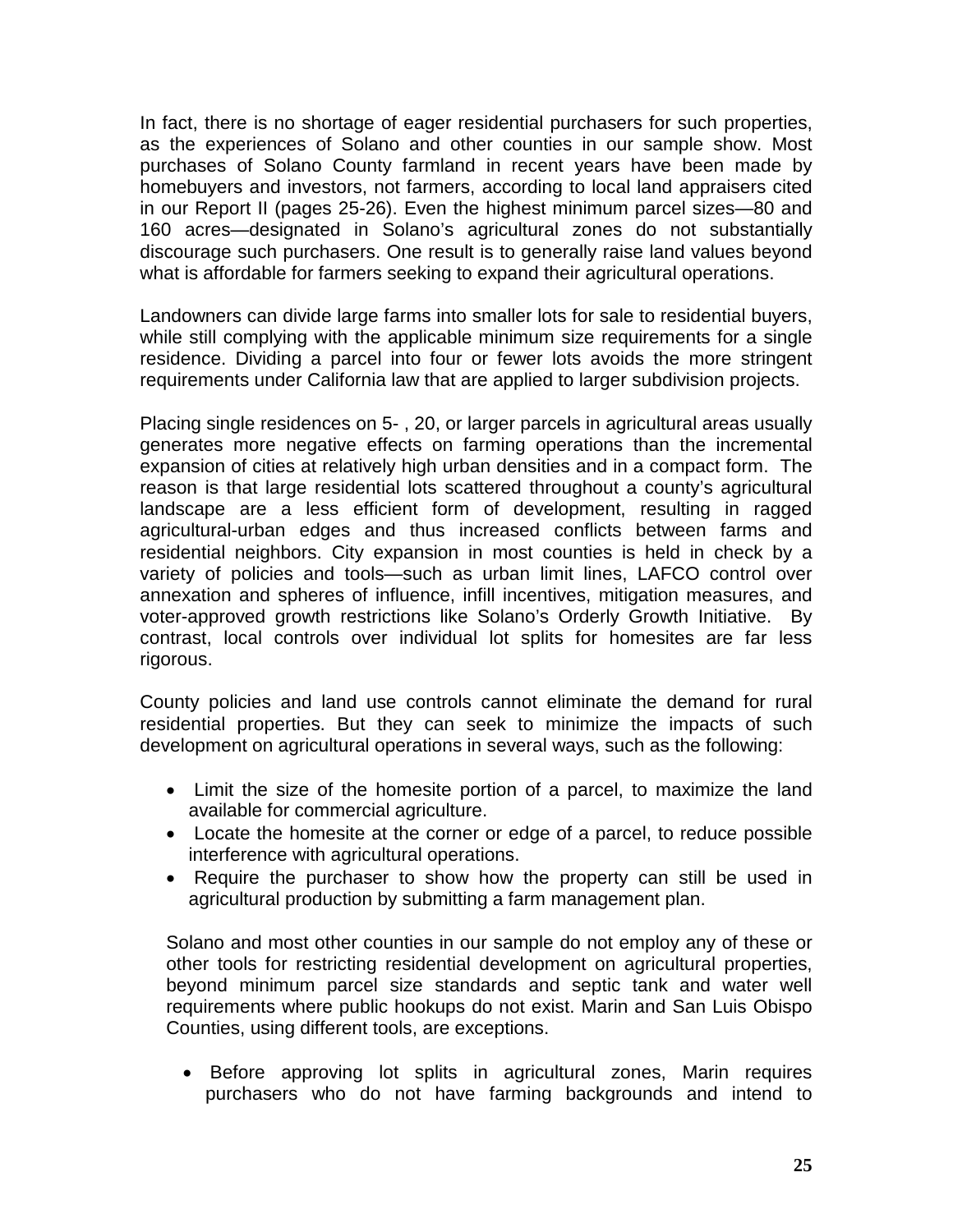construct new residences, to demonstrate through a management plan that the parcel will continued to be used for commodity production. In connection with a general plan update, the county also has been considering a cumulative size limit for the family homes allowed—up to three--on an agricultural parcel.

• San Luis Obispo has had an agricultural cluster policy in place since 1998, that calls for the concentration of homes away from the best soils of a parcel. As described earlier, this county government also extensively reviews proposals—often in the form of management plants—for lot splits and other projects that affect agricultural resources.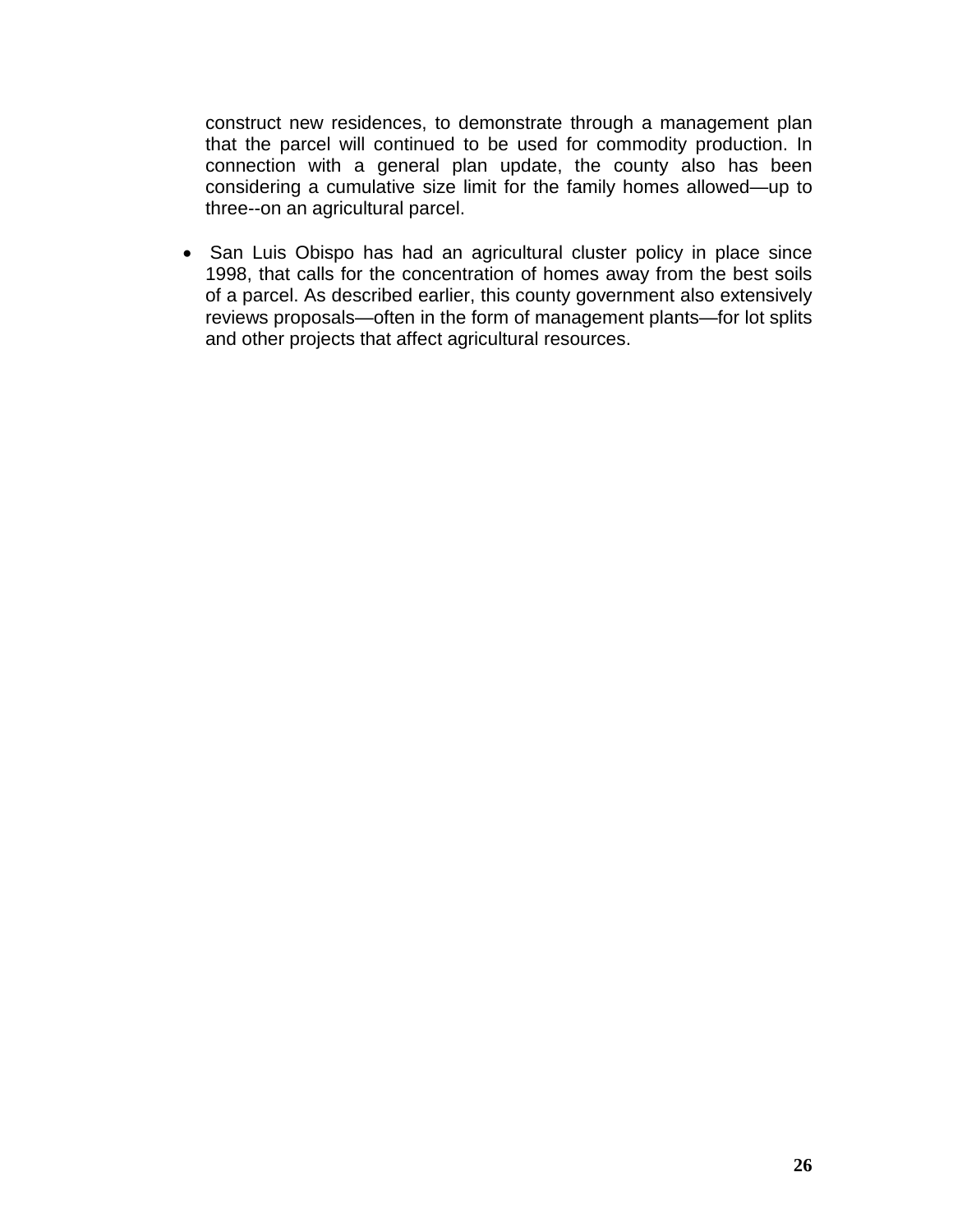#### **6. PROGRAMS TO PROMOTE AGRICULTURE**

<span id="page-28-0"></span>Our final comparison identifies programs for promoting and expanding the economic opportunities for local agriculture. Such programs can include the branding and advertising of local commodities, workshops for producers, supermarket campaigns, institutional purchases, websites, special events, and other marketing activities**.** Besides county governments, the organizations that fund and engage in promotions can include growers' associations, economic development agencies, and non-profit groups.

Promotional activities are found in all eight comparison counties, as Table 8 indicates.. There are no countywide activities in Solano County, where the only organized program is focused just on the Suisun Valley, with funding from the city of Fairfield and the Solano Irrigation District. Only four counties—Contra Costa, Marin, San Joaquin and Yolo--have countywide programs that involve county government funding and/or administration.